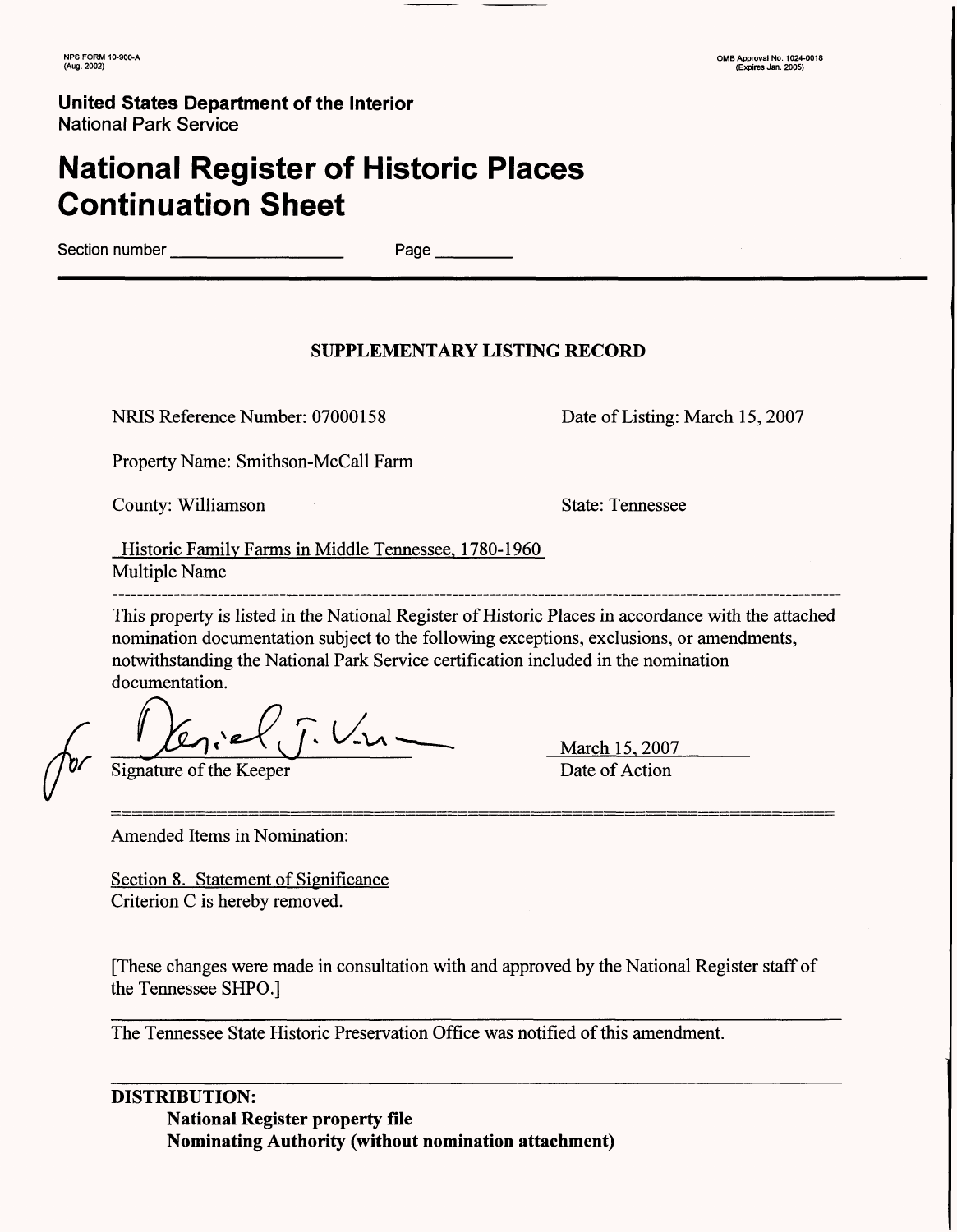| <b>NFS FORM TU-SUU</b>                                                                                                                                                                                                                                                                                                                                                                                                                                                                                                                                                                                                                                                                                                                                                    | UMB NO. IUUZ4-                                                   |
|---------------------------------------------------------------------------------------------------------------------------------------------------------------------------------------------------------------------------------------------------------------------------------------------------------------------------------------------------------------------------------------------------------------------------------------------------------------------------------------------------------------------------------------------------------------------------------------------------------------------------------------------------------------------------------------------------------------------------------------------------------------------------|------------------------------------------------------------------|
| (Oct. 1990)                                                                                                                                                                                                                                                                                                                                                                                                                                                                                                                                                                                                                                                                                                                                                               | 0018<br>98                                                       |
| United States Department of the Interior<br><b>National Park Service</b>                                                                                                                                                                                                                                                                                                                                                                                                                                                                                                                                                                                                                                                                                                  | RECEIVED 2280                                                    |
| <b>National Register of Historic Places</b>                                                                                                                                                                                                                                                                                                                                                                                                                                                                                                                                                                                                                                                                                                                               | JAN 30 2007                                                      |
| <b>Registration Form</b>                                                                                                                                                                                                                                                                                                                                                                                                                                                                                                                                                                                                                                                                                                                                                  | NAT. REGISTER OF HISTORIC PLACES<br><b>NATIONAL PARK SERVICE</b> |
| This form is for use in nominating or requesting determinations for individual properties and districts. See instructions in How to Complete the<br>National Register of Historic Places Registration Form (National Register Bulletin 16A). Complete each item by marking "x" in the appropriate box<br>or by entering the information requested. If an item does not apply to the property being documented, enter "N/A" for "not applicable." For<br>functions, architectural classification, materials, and areas of significance, enter only categories and subcategories from the instructions. Place<br>additional entries and narrative items on continuation sheets (NPS Form 10-900a). Use a typewriter, word processor, or computer, to complete all<br>items. |                                                                  |
| 1. Name of Property                                                                                                                                                                                                                                                                                                                                                                                                                                                                                                                                                                                                                                                                                                                                                       |                                                                  |
| <b>Smithson-McCall Farm</b><br>historic name                                                                                                                                                                                                                                                                                                                                                                                                                                                                                                                                                                                                                                                                                                                              |                                                                  |
| other names/site number Smithson-Fisher Farm; Happy Hills Farm; Fisher Farm; WM. 1043; Bag End Farm                                                                                                                                                                                                                                                                                                                                                                                                                                                                                                                                                                                                                                                                       |                                                                  |
| 2. Location                                                                                                                                                                                                                                                                                                                                                                                                                                                                                                                                                                                                                                                                                                                                                               |                                                                  |
|                                                                                                                                                                                                                                                                                                                                                                                                                                                                                                                                                                                                                                                                                                                                                                           |                                                                  |
| 6779 Comstock Road<br>street & number                                                                                                                                                                                                                                                                                                                                                                                                                                                                                                                                                                                                                                                                                                                                     | not for publication<br>NAI I                                     |
| <b>Bethesda</b><br>city or town                                                                                                                                                                                                                                                                                                                                                                                                                                                                                                                                                                                                                                                                                                                                           | ⋈<br>vicinity                                                    |
| code<br>county Williamson<br><b>TN</b><br>state<br>TN.                                                                                                                                                                                                                                                                                                                                                                                                                                                                                                                                                                                                                                                                                                                    | 37046<br>code<br>187<br>zip code                                 |
| National Register of Historic Places and meets the procedural and professional requirements set for in 36 CFR Part 60. In<br>my opinion, the property $\boxtimes$ meets $\Box$ does not meet the National Register criteria. I recommend that this property be<br>considered significant $\Box$ nationally $\Box$ statewide $\boxtimes$ locally. (See continuation sheet for additional comments.)<br>cum                                                                                                                                                                                                                                                                                                                                                                 |                                                                  |
| Signature of certifying official/Title<br>Deputy State Historic Preservation Officer, Tennessee Historical Commission<br>State or Federal agency and bureau                                                                                                                                                                                                                                                                                                                                                                                                                                                                                                                                                                                                               |                                                                  |
| In my opinion, the property $\Box$ meets $\Box$ does not meet the National Register criteria. ( $\Box$ See Continuation sheet<br>for additional comments.)                                                                                                                                                                                                                                                                                                                                                                                                                                                                                                                                                                                                                |                                                                  |
| Signature of certifying official/Title                                                                                                                                                                                                                                                                                                                                                                                                                                                                                                                                                                                                                                                                                                                                    | Date                                                             |
| State or Federal agency and bureau                                                                                                                                                                                                                                                                                                                                                                                                                                                                                                                                                                                                                                                                                                                                        |                                                                  |
| 4. National Park Service Certification                                                                                                                                                                                                                                                                                                                                                                                                                                                                                                                                                                                                                                                                                                                                    |                                                                  |
| I hereby eertify that the property is:<br>entered in the National Register.<br>$\Box$ See continuation sheet                                                                                                                                                                                                                                                                                                                                                                                                                                                                                                                                                                                                                                                              | Date of Action<br>Sianature of the Kreeper                       |
| $\Box$ determined eligible for the<br>National Register.<br>$\Box$ See continuation sheet<br>$\Box$ determined not eligible for the                                                                                                                                                                                                                                                                                                                                                                                                                                                                                                                                                                                                                                       |                                                                  |
| National Register.<br>removed from the National                                                                                                                                                                                                                                                                                                                                                                                                                                                                                                                                                                                                                                                                                                                           |                                                                  |
| Register.<br>$\Box$ other,<br>(explain:)                                                                                                                                                                                                                                                                                                                                                                                                                                                                                                                                                                                                                                                                                                                                  |                                                                  |
|                                                                                                                                                                                                                                                                                                                                                                                                                                                                                                                                                                                                                                                                                                                                                                           |                                                                  |
|                                                                                                                                                                                                                                                                                                                                                                                                                                                                                                                                                                                                                                                                                                                                                                           |                                                                  |
|                                                                                                                                                                                                                                                                                                                                                                                                                                                                                                                                                                                                                                                                                                                                                                           |                                                                  |

 $\blacktriangledown$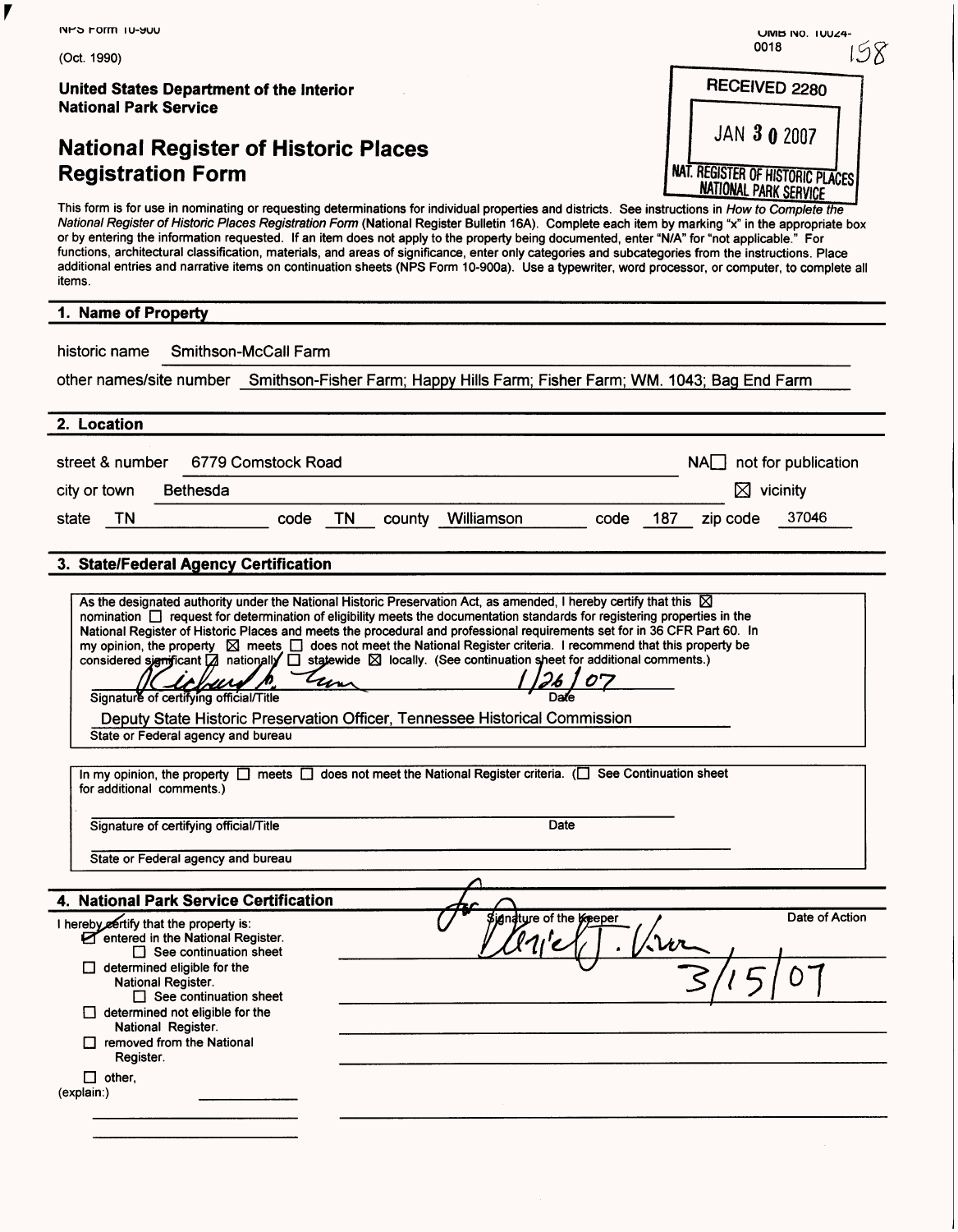Name of Property

Williamson County, Tennessee County and State

> $\sqrt{2}$  ,  $\frac{1}{2} \sum_{i=1}^{n} \frac{1}{i}$

| 5. Classification                                                                                                  |                                                      |                                                                                                      |                                                    |            |  |  |
|--------------------------------------------------------------------------------------------------------------------|------------------------------------------------------|------------------------------------------------------------------------------------------------------|----------------------------------------------------|------------|--|--|
| <b>Ownership of Property</b><br>(Check as many boxes as<br>apply)                                                  | <b>Category of Property</b><br>(Check only one box)  | <b>Number of Resources within Property</b><br>(Do not include previously listed resources in count.) |                                                    |            |  |  |
| private<br>⊠<br>public-local                                                                                       | building(s)<br>⊠<br>district                         | Contributing                                                                                         | Noncontributing                                    |            |  |  |
| public-State                                                                                                       | site                                                 | 7                                                                                                    |                                                    | buildings  |  |  |
| public-Federal                                                                                                     | structure                                            | $\mathbf 1$                                                                                          |                                                    | sites      |  |  |
|                                                                                                                    | object                                               | 6                                                                                                    |                                                    | structures |  |  |
|                                                                                                                    |                                                      |                                                                                                      |                                                    | objects    |  |  |
|                                                                                                                    |                                                      | 14                                                                                                   | 0                                                  | Total      |  |  |
| Name of related multiple property listing<br>(Enter "N/A" if property is not part of a multiple property listing.) |                                                      | In the National Register                                                                             | Number of Contributing resources previously listed |            |  |  |
|                                                                                                                    | Historic Family Farms in Middle Tenn., 1780-1960 MPS | 0                                                                                                    |                                                    |            |  |  |
| 6. Function or Use                                                                                                 |                                                      |                                                                                                      |                                                    |            |  |  |
| <b>Historic Functions</b><br>(Enter categories from instructions)                                                  |                                                      | <b>Current Functions</b><br>(Enter categories from instructions)                                     |                                                    |            |  |  |
| AGRICULTURE: processing, storage, agricultural                                                                     |                                                      | AGRICULTURE: storage, agricultural field, animal                                                     |                                                    |            |  |  |
| outbuilding, agricultural field, animal facility                                                                   |                                                      | facility, agricultural outbuilding                                                                   |                                                    |            |  |  |
|                                                                                                                    |                                                      |                                                                                                      |                                                    |            |  |  |
| DOMESTIC: single dwelling, secondary structure                                                                     |                                                      |                                                                                                      | DOMESTIC: single dwelling, secondary structure     |            |  |  |
|                                                                                                                    |                                                      |                                                                                                      |                                                    |            |  |  |
|                                                                                                                    |                                                      |                                                                                                      |                                                    |            |  |  |
| 7. Description                                                                                                     |                                                      |                                                                                                      |                                                    |            |  |  |
| <b>Architectural Classification</b><br>(Enter categories from instructions)                                        |                                                      | <b>Materials</b><br>(Enter categories from instructions)<br>foundation stone                         |                                                    |            |  |  |
| <b>Colonial Revival influence</b>                                                                                  |                                                      | Weatherboard; vinyl<br>walls                                                                         |                                                    |            |  |  |
| Other: hall and parlor plan                                                                                        |                                                      |                                                                                                      |                                                    |            |  |  |
|                                                                                                                    |                                                      | roof<br>Asphalt, metal                                                                               |                                                    |            |  |  |
|                                                                                                                    |                                                      | other<br>Concrete                                                                                    |                                                    |            |  |  |
|                                                                                                                    |                                                      |                                                                                                      |                                                    |            |  |  |

#### **Narrative Description**

(Describe the historic and current condition of the property on one or more continuation sheets.)

See continuation sheets.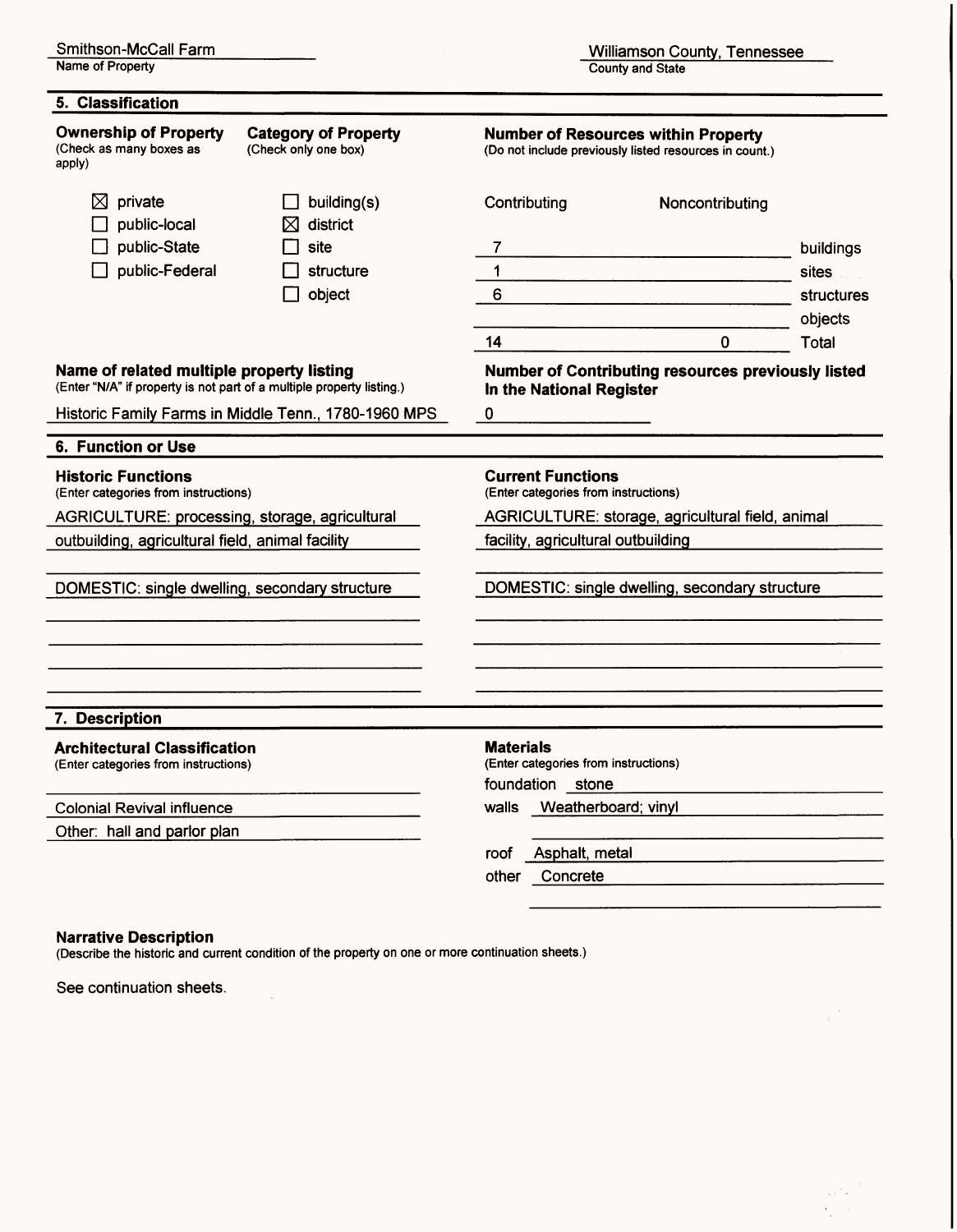#### **8. Statement of Significance**

#### **Applicable National Register Criteria**

(Mark "x" in one or more boxes for the criteria qualifying the property for National Register listing.)

- $\boxtimes$  A Property is associated with events that have made a significant contribution to the broad patterns of our history.
- $\Box$  B Property is associated with the lives of persons significant in our past.

| $\boxtimes$ C Property embodies the distinctive characteristics |
|-----------------------------------------------------------------|
| of a type, period, or method of construction or                 |
| Represents the work of a master, or possesses                   |
| high artistic values, or represents a significant and           |
| distinguishable entity whose components lack                    |
| individual distinction.                                         |
|                                                                 |

 $\Box$  **D** Property has yielded, or is likely to yield, information important in prehistory or history.

#### **Criteria Considerations NA**

(Mark "x" in all the boxes that apply.)

Property is:

- $\Box$  A owned by a religious institution or used for religious purposes.
- **B** removed from its original location.
- $\Box$  C moved from its original location.
- $\Box$  **D** a cemetery.
- $\Box$  E a reconstructed building, object, or structure.
- $\Box$  **F** a commemorative property
- G less than 50 years of age or achieved significance unk<br>within the past 50 years.

#### **Narrative Statement of Significance**

(Explain the significance of the property on one or more continuation sheets.)

### **9. Major Bibliographical References**

#### **Bibliography**

(Cite the books, articles, and other sources used in preparing this form on one or more continuation sheets.)

### **Previous documentation on file (NPS): NA**  $\Box$  preliminary determination of individual listing (36)

- CFR 67) has been requested
- previously listed in the National Register
- $\Box$  Previously determined eligible by the National **Register**
- $\Box$  designated a National Historic Landmark
- D recorded by Historic American Buildings Survey # \_\_\_\_\_\_\_\_\_\_\_\_\_
- D recorded by Historic American Engineering Record #

#### **Areas of Significance**

(Enter categories from instructions)

**AGRICULTURE** ARCHITECTURE

#### **Period of Significance**

c. 1830-1940

**Significant Dates** c. 1830, c. 1860, c. 1920. c. 1940

**Significant Person**

(Complete if Criterion B is marked)

N/A

#### **Cultural Affiliation**

N/A

#### **Architect/Builder**

unknown

### **Primary location of additional data:**

- **D** State Historic Preservation Office
	- **Other State Agency**
- **D** Federal Agency
- D Local Government
- $\boxtimes$  University
- $\Box$  Other

Name of repository: Tennessee Century Farms Collection, MTSU Center for Historic Preservation

Williamson County, Tennessee County and State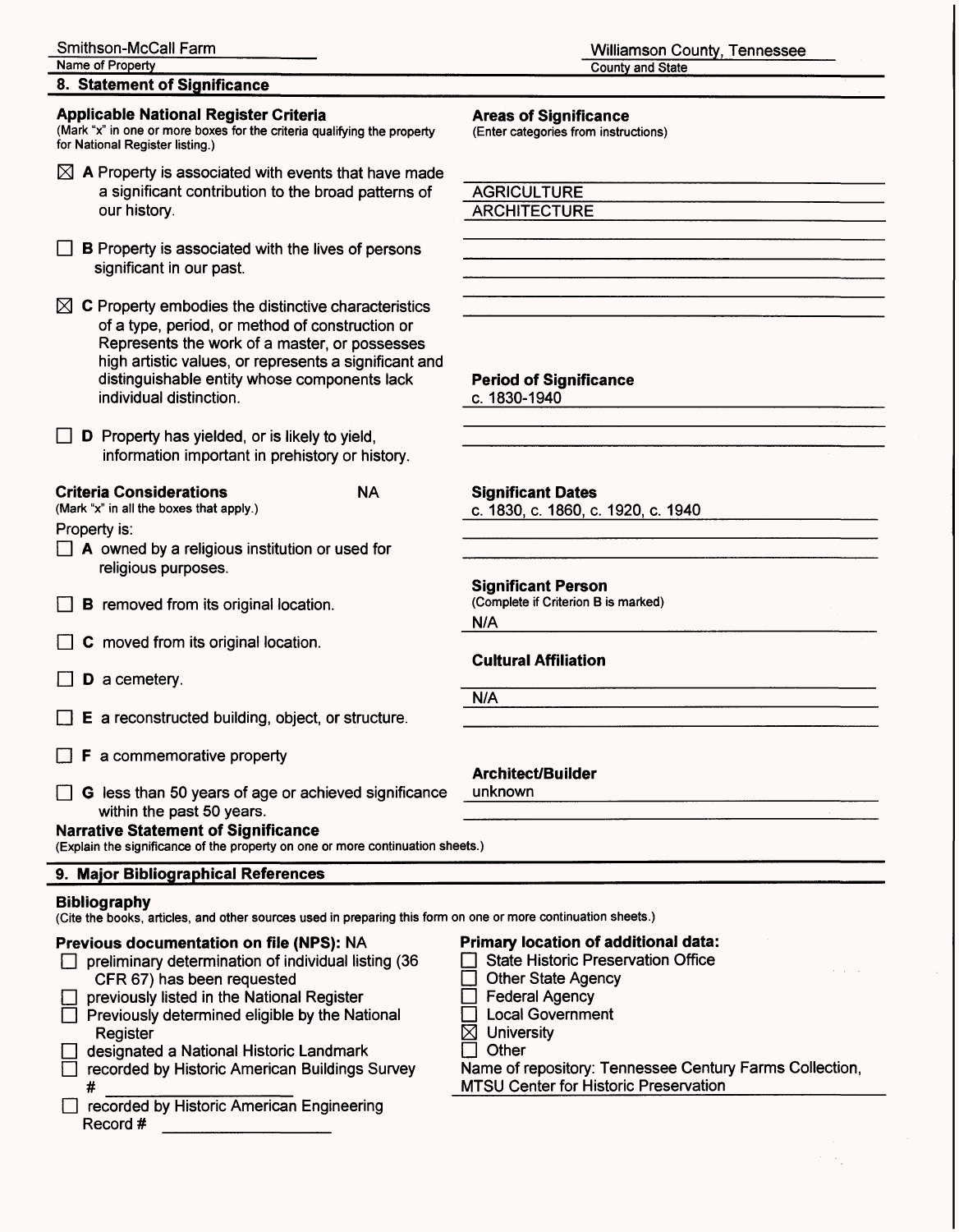10. Geographical Data

Acreage of Property 256.3 acres

#### UTM References

(Place additional UTM references on a continuation sheet.)

|        | 16   | 518635  | 3956095  | 16   | 518282                 | 3953972  |
|--------|------|---------|----------|------|------------------------|----------|
|        | Zone | Easting | Northing | Zone | Easting                | Northing |
| ◠<br>ے | 16   | 519377  | 3956095  | 16   | 518556                 | 3954053  |
|        |      |         |          |      | See continuation sheet |          |

#### **Verbal Boundary Description**

(Describe the boundaries of the property on a continuation sheet.)

#### **Boundary Justification**

(Explain why the boundaries were selected on a continuation sheet.)

#### **11. Form Prepared By**

| name/title Dr. Carroll Van West and Elizabeth H. Moore |
|--------------------------------------------------------|
| organization Center for Historic Presentation MTSH     |

|                 | organization Center for Historic Preservation, MTSU | date               | November 16, 2006 |  |
|-----------------|-----------------------------------------------------|--------------------|-------------------|--|
| street & number | Box 80                                              | telephone          | 615-898-2947      |  |
| city or town    | Murfreesboro                                        | <b>TN</b><br>State | zip code 37132    |  |

#### **Additional Documentation**

Submit the following items with the completed form:

#### **Continuation Sheets**

#### **Maps**

A USGS map (7.5 or 15 minute series) indicating the property's location

**A Sketch map** for historic districts and properties having large acreage or numerous resources.

#### **Photographs**

Representative **black and white photographs** of the property.

#### **Additional items**

(Check with the SHPO or FPO for any additional items.)

#### **Property Owner**

| (Complete this item at the request of SHPO or FPO.) |       |    |           |              |
|-----------------------------------------------------|-------|----|-----------|--------------|
| Susan McCall Fisher<br>name                         |       |    |           |              |
| street & number 6779 Comstock Road                  |       |    | telephone | 615-790-6371 |
| College Grove<br>city or town                       | state | ΓN | zip code  | 37046        |

**Paperwork Reduction Act Statement:** This information is being collected for applications to the National Register of Historic Places to nominate properties for listing or determine eligibility for listing, to list properties, and to amend existing listing. Response to this request is required to obtain a benefit in accordance with the National Historic Preservation Act, as amended (16 U.S.C. 470 et seq.)

**Estimated Burden Statement:** Public reporting burden for this form is estimated to average 18.1 hours per response including time for reviewing instructions, gathering and maintaining data, and completing and reviewing the form. Direct comments regarding this burden estimate or any aspect of this form to the Chief, Administrative Services Division, National Park Service, P. O. Box 37127, Washington, DC 20013-7127; and the Office of Management and Budget, Paperwork Reductions Projects (1024-0018), Washington, DC 20303.

Smithson-McCall Farm **Williamson County, Tennessee**<br>
Name of Property **Williamson County, Tennessee County and State** 

Bethesda 63SEand Rally Hill 64 NE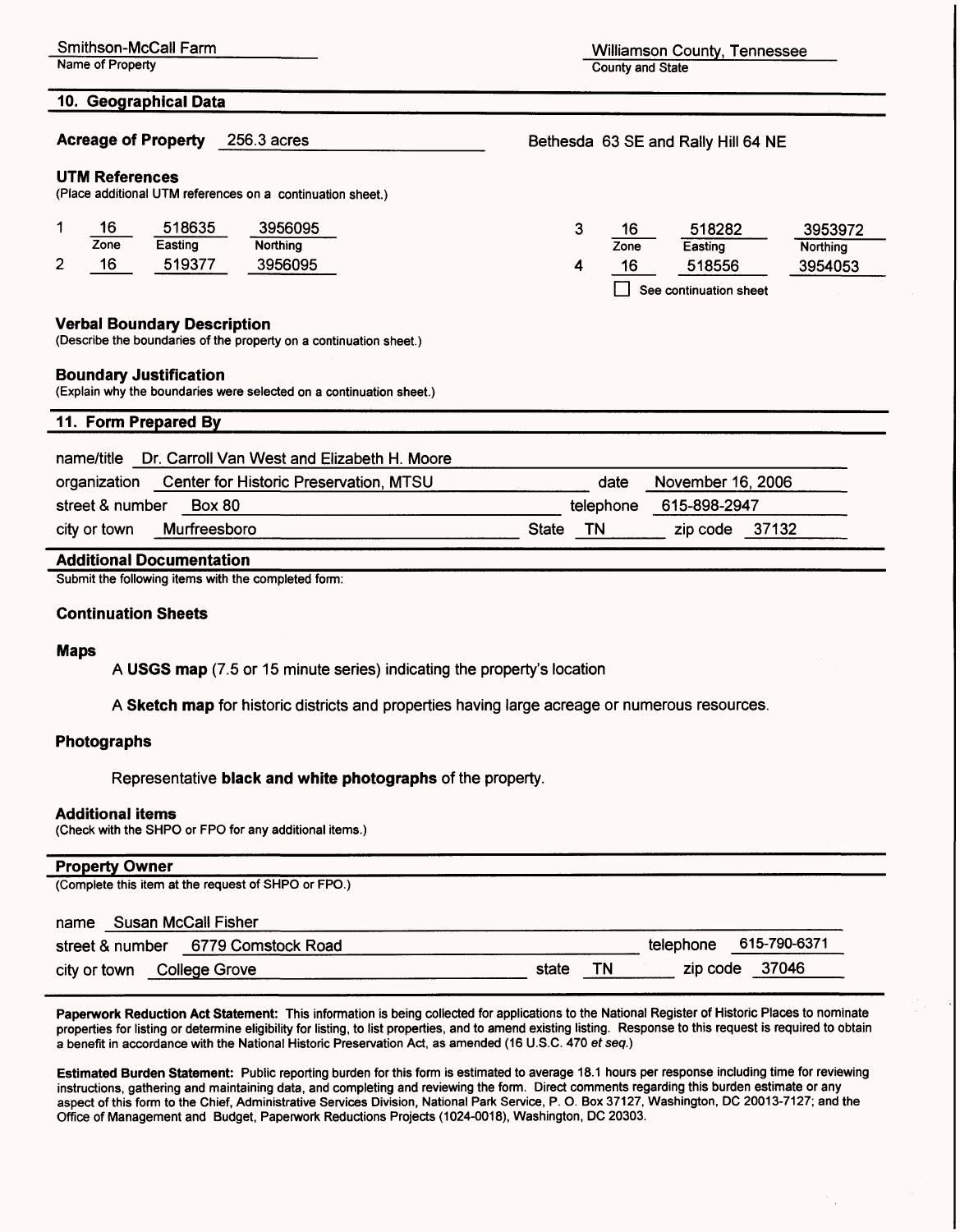# **National Register of Historic Places Continuation Sheet**

Section number 7 Page 1 Williamson Co., TN

Smithson-McCall Farm

in a supervision a successive a construction of the construction of the construction of the construction of th

## **7. Narrative Description**

The 256.3-acre Smithson-McCall Farm is located in rural southeast Williamson County on the west side of Comstock Road in the unincorporated community of Bethesda. Founded in 1848 by the family of the present owner, the farm continued to develop during the second half of the nineteenth through the twentieth century. A particular period of growth occurred from the 1920s through the mid-twentieth century with the transition from traditional crop farming to progressive farming techniques such as dairy, tobacco, and livestock. Currently, the owners raise sheep on the farm. The property is set in the rolling hills of the county and runs along a ridgeline with buildings concentrated at the top of the ridge. The historic farmhouse, possibly built as early as c. 1830, with a major expansion c. 1860 and later c. 1920 additions, is located near the eastern edge of the property and is surrounded by several agricultural resources constructed between c. 1920 and c. 1940.

The entrance to the farm is along Comstock Road in the community of Bethesda. Following the ridgeline from the entrance, the drive leads south past fields, pastures, and woods on either side of the drive. Near the entrance, a man-made pond is set into a hollow in the land on the southeast side of the drive. The drive winds approximately one-half mile to the farmhouse and surrounding agricultural buildings. As it approaches the farmhouse, the drive first reaches the dairy barn, dairy silo, and well house on the west side of the drive. Passing through a gate just south of the dairy complex is the burley barn and water trough on the east. The drive ends at the farmhouse, which faces west at the top of the ridge. To the south of the house are the garage, smokehouse, and chicken coop. A farm road leads from the end of the drive south down the slope of the ridge. It winds around a second man-made pond through fields and woods in the southern portion of the property.

Listed as a Tennessee Century Farm under the name of Fisher Farm, the nominated property remains an intact working livestock farm and represents the rural and agricultural character of this section of Williamson County. All structures on the farm are contributing resources and include the farmhouse, burley barn, water trough, dairy barn, dairy silo, well house, chicken coop, smokehouse, and garage. Also contributing are four man-made ponds, two of which are readily visible from the drive or farmhouse, and the agricultural landscape made up of fences, fields, woods, and farm roads. There are no non-contributing resources within the farm district. The following inventory of resources describes each individual component of the farm complex.

## **1. Farmhouse (c. 1830, c. 1860, c. 1920, contributing building)**

Oral history from the family dates the construction of the house to c. 1830. There were substantial substantial changes to the farmhouse c. 1860. The original log hall and parlor structure is now encased within a simplified c. 1920, central hall, frame dwelling with a rear ell. The one and-onehalf story dwelling has a continuous rough-cut stone and concrete block foundation, weatherboard siding, an exterior end chimney, an interior chimney, and an asphalt shingle roof with a central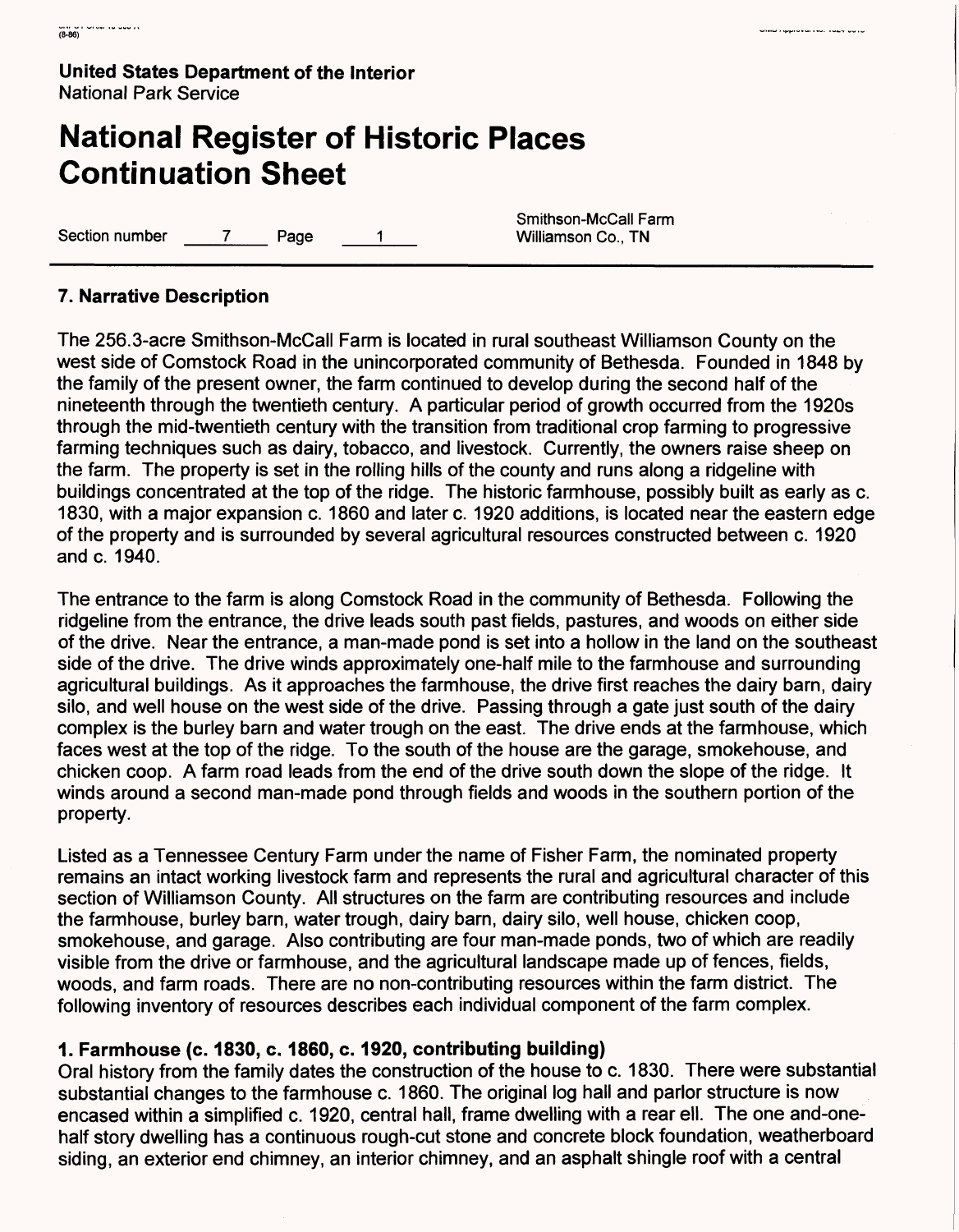# **National Register of Historic Places Continuation Sheet**

Section number 7 Page 2

Smithson-McCall Farm<br>Williamson Co., TN

gable dormer above the front entrance. Located approximately one-half mile from the entrance of the farm, it faces west at the end of the main drive and is the focal point of the surrounding agricultural landscape.

The west facade of the farmhouse is composed of the three bays of the central hall - a central entrance, and flanking windows. A porch, similar to a c. 1920 porch on the building, was built sometime after 1982.<sup>1</sup> It is a three-quarter-length porch with wood plank floorboards centered on the facade. The shed roof of the porch is supported by four simple square wood posts and has vertical wood boards covering the sides of the slope. A single concrete step approached by a stone walk leads up to the porch. The central entrance contains the c. 1860 main entrance door flanked by single-light sidelights. The door has a single pane of glass and is covered by a screen door with decorative woodwork detailing. A simple wood frame surrounds the door. On each side of the entrance bay is a single, one-over-one, double-hung wood window with a simple wood frame. Centered on this façade is a c. 1940 gable dormer. The dormer contains four vertically oriented, three-light casement windows. Wood shingles cover the gable field while asphalt shingles cover the roof of the dormer. At the southernmost end of this facade is the entrance to the enclosed porch that stretches along the south elevation. The screen door to the porch is reached by a set of concrete steps. The door contains decorative woodwork similar to that of the main entrance and is flanked by single-light sidelights. The shed roof of the enclosed porch extends to create a portico supported by a single square wood post over the entrance.

The north (gable end) elevation of the house contains an end chimney flanked on the upstairs level by single, one-over-one, double-hung wood windows. The bottom portion of the chimney is composed of rough-cut stone and the upper portion of brick; the chimney was rebuilt c. 1920. Metal storm windows cover the windows on this elevation. The rough-cut stone foundation is visible on this elevation. Also visible is the end of the enclosed porch on the east elevation of the house with a horizontal band of screened windows wrapping around the end, installed c. 1940.

The south elevation of the house contains the gable end of the central hall and the rear ell. The gable end of the central hall has a single, one-over-one, double-hung wood window in the upstairs level covered with a metal storm window. An enclosed porch set on a concrete block foundation covers the first story of the gable end and the rear ell. An opening in the foundation below the parlor of the central hall exposes the original log foundation of the c. 1830 portion of the building. On the main level of the porch, a horizontal band of screened windows runs along the westernmost portion. The easternmost end of the porch contains a single, one-over-one, doublehung wood window covered by a metal storm window. Just east of this window is the exterior of a c. 1980 bathroom addition, which has a new window on its east elevation.

 $<sup>1</sup>$  Survey photos from 1982 show a similar porch configuration, a cistern at the side of the house, no window on the side</sup> of the rear porch extension, and a chimney (now gone). Survey photos also show the bathroom addition projecting from the south elevation; the projecting portion has since been taken off and is now flush with the south porch.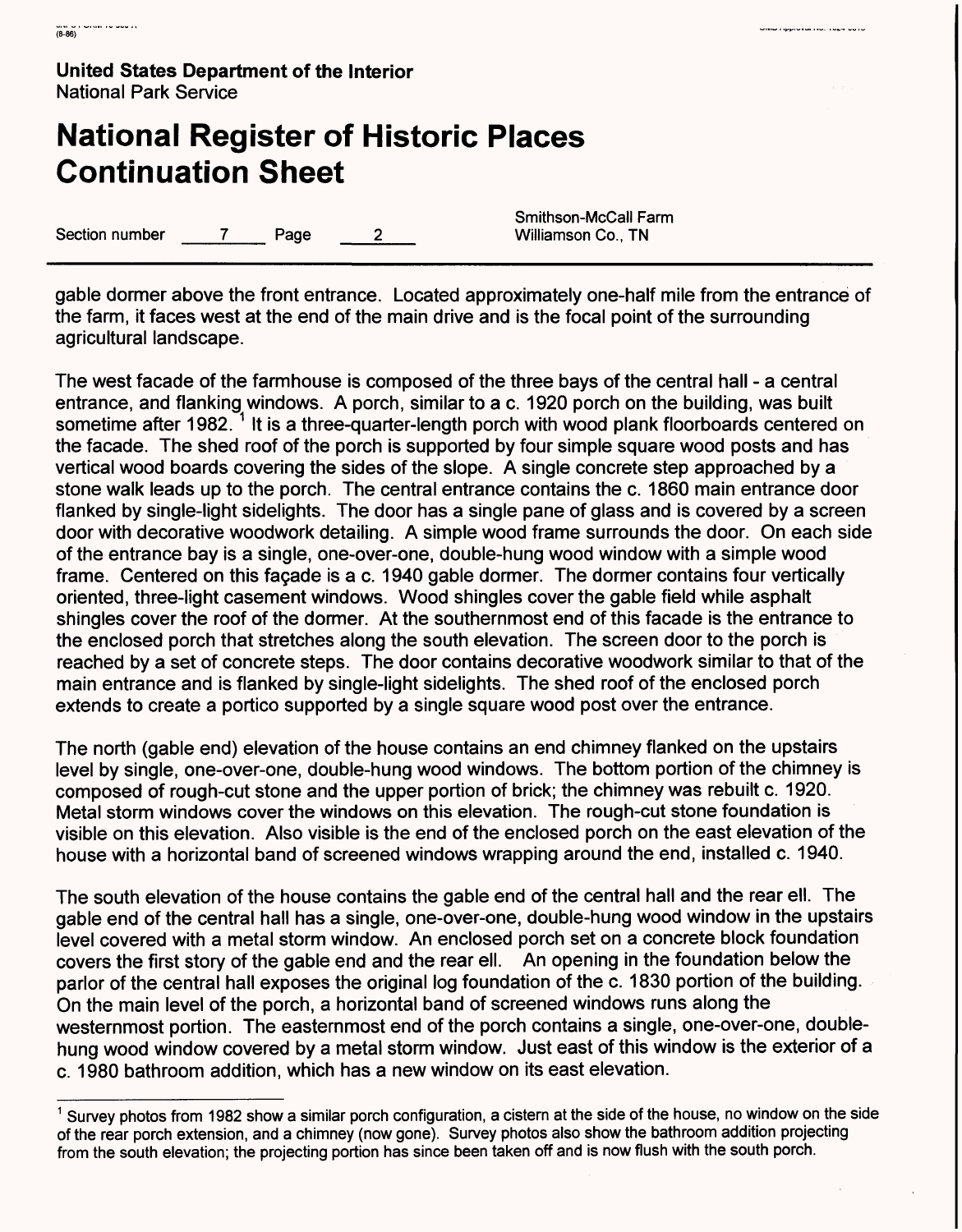## **National Register of Historic Places Continuation Sheet**

Section number 7 Page  $\mathbf{3}$ 

Smithson-McCall Farm Williamson Co., TN

Weatherboard siding, installed post 1982, covers the bathroom addition to the ground level. An interior brick chimney is located near the center of the roof ridge of the rear ell.

The east (gable end) elevation of the rear ell sits on a rough-cut stone foundation. The main level of this elevation contains two one-over-one, double-hung wood windows. The southernmost window is smaller and is covered with a metal storm window. In the foundation level, a door composed of vertical wood boards opens to a basement. A post-1982 concrete block flue is located at the center of this elevation where a cistern was once located. Also visible on this elevation are the ends of the bathroom addition on the south elevation and the enclosed porch of the north facade of the ell. This end of the bathroom addition has a single, post-1982, one-overone, double-hung wood window covered with a metal storm window. The end of the enclosed porch is recessed from the gable end of the ell. The band of screened windows wraps around from the side elevation of the ell. Weatherboard siding covers both the bathroom addition and the enclosed porch underneath the windows to ground level. Some of this weatherboard is post-1982. An enclosed porch wraps around the inside of the ell with a horizontal band of screened windows running along the entire porch. On the north elevation of the ell near its intersection with the central hall is a wood door with a screened opening in the upper half. A set of wood steps leads up to this door.

The exterior of the main farmhouse remains largely intact from its c. 1920 renovation.



On the interior, the house consists of four rooms and a hall on the first floor and two bedrooms in the upper level. The main entrance opens onto a central hall flanked by a bedroom to the north and a parlor to the south. Two additional rooms are located in the rear ell, a den just east of the parlor and a kitchen at the eastern end of the ell. An enclosed porch wraps around the inside of the ell and along the southern elevation of the house.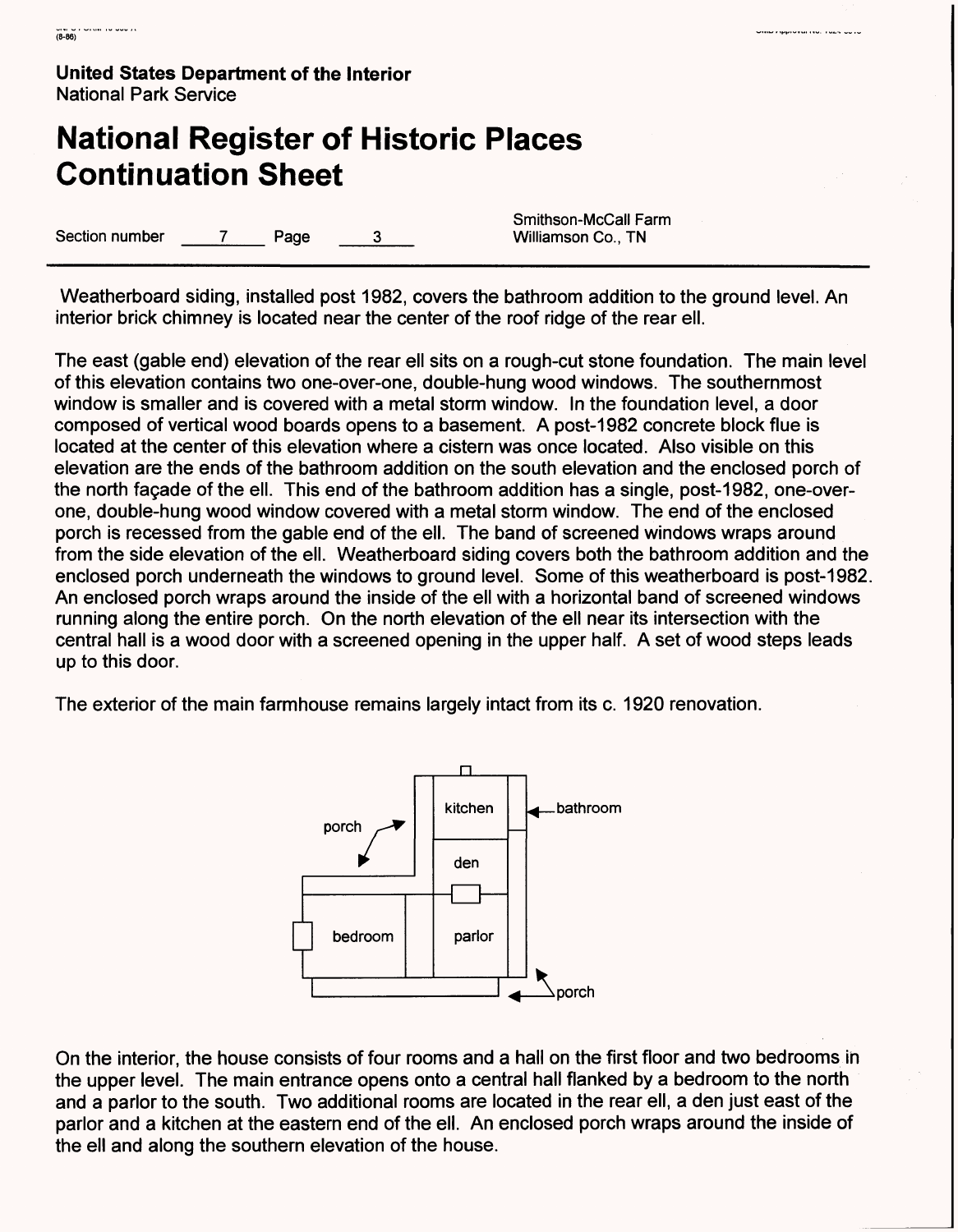## **National Register of Historic Places Continuation Sheet**

Section number 7 Page 4 4 Williamson Co., TN

Smithson-McCall Farm

The central entrance hall leads from the front entrance to the rear of the central hall portion of the house. It contains a hardwood floor, simple doorframes and moldings, and baseboards that date to the c. 1920 renovation of the dwelling to a central hall residence. At the northeast corner of the hall, a staircase wraps around the corner and has simple wood handrails, newel posts, balusters, and treads. A small storage closet is located underneath the corner of the stair. At the rear of the hall a three-panel wood door with a single pane of glass leads into the enclosed porch on the interior of the ell.

To the north of the central hall is a bedroom with a hardwood floor, baseboards, door frames and moldings, and fireplace that date to the c. 1920 central hall dwelling. A closet has been added along the southern wall of the room. The most notable feature of this room is the classical stone fireplace with fluted pilasters, a simple mantel, and a tile hearth, an architectural embellishment in keeping with the character of the 1920s renovation.

South of the central hall is a parlor that contains c. 1920 hardwood floors, doorframes and moldings, and baseboards. A simple classical brick fireplace, which dates c. 1920, is located along the eastern wall of this room and has simple non-fluted pilasters, a simple mantel, and a stone hearth. Two four-panel wood doors are located along the eastern wall that adjoins the rear ell.

At the center of the c. 1920 ell between the front parlor and the kitchen is a small den with a fireplace identical to the one in the front parlor. The room contains its original hardwood floor, original doors and moldings, and original baseboards. Two wood doors are located on both the western wall into the parlor and the eastern wall into the kitchen.

At the eastern end of the ell is a recently remodeled, c. 2000, kitchen with a linoleum floor and modern cabinets. A small c. 1980 bathroom addition is located along the southern end of the kitchen and is flush with the porch on the exterior.

The interior of the enclosed porches consists of wood floors and beaded board ceilings. The porch walls that adjoin the house are composed of weatherboard and the outside walls have vertical wood boards below the screens.

The central hall staircase leads to a landing and hallway on either side of which are two upstairs bedrooms, installed in what had been attic or storage space between c. 1920 and the installation of the dormer window c. 1940. The bedrooms have hardwood floors, baseboards, doorframes and moldings, and fireplaces that are consistent with a date of c. 1920 to c. 1940.

Aside from the modernizations to the kitchen and adjoining bathroom, few alterations have been made to the interior since its c. 1920 conversion to a central hall residence. The original features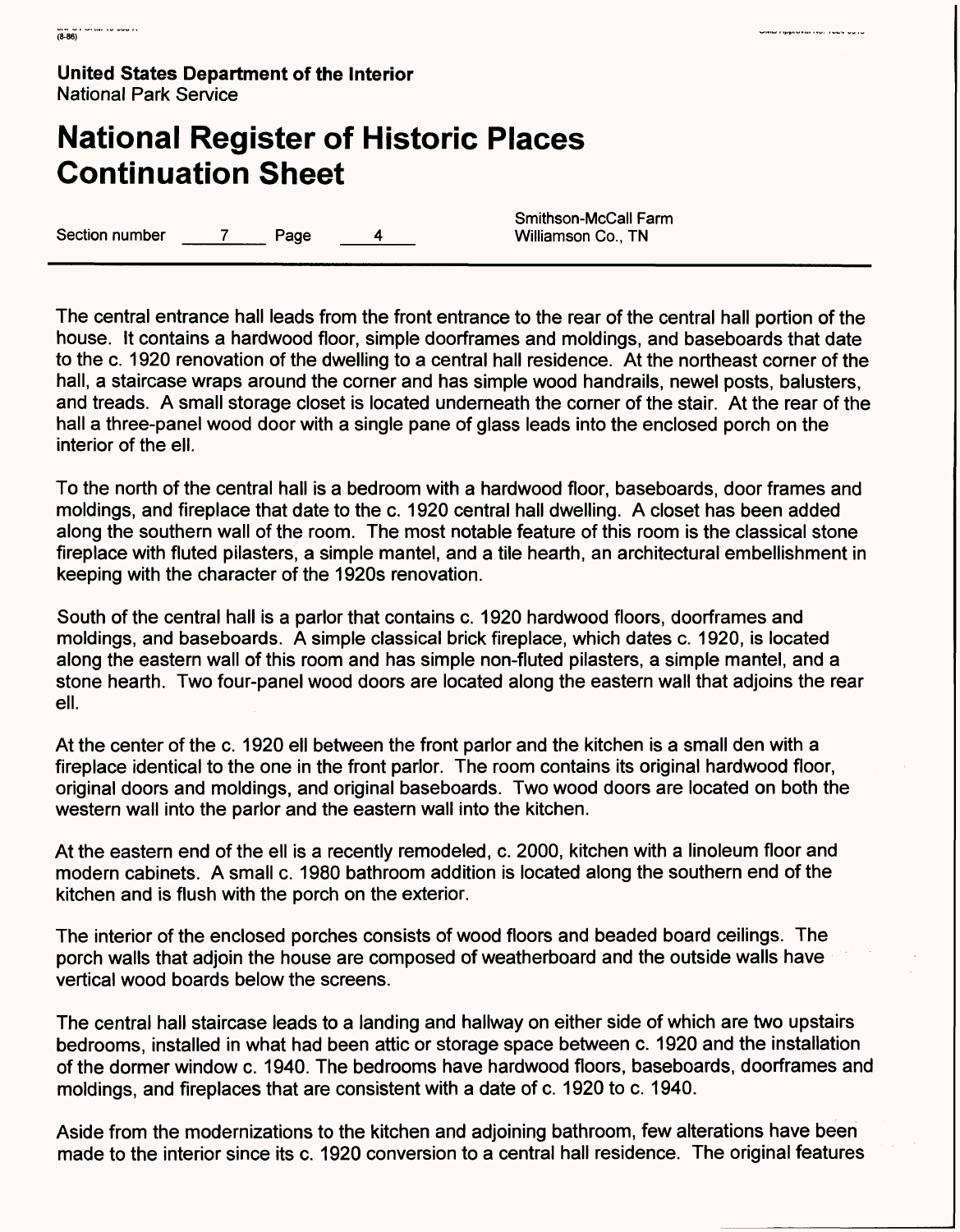# **National Register of Historic Places Continuation Sheet**

Section number  $\begin{array}{ccc} 7 & \text{Page} & 5 & \text{Williamson Co., TN} \end{array}$ 

Smithson-McCall Farm

.<br>The complete contract the contract of the contract of the contract of the contract of the contract of the cont

of the building, including original floors, doorframes and moldings, baseboards, and fireplaces, contribute to the architectural integrity of the house.

## **2. Dairy Barn (c. 1940, contributing building)**

Located northwest of the farmhouse and facing east, the dairy barn is a one-story, concrete block, side-gable building. It was constructed c. 1940 with the introduction of dairy cattle to the operation of the farm. The gable roof has exposed wood rafter tails and is covered in metal sheets. Two doors composed of simple wood boards and seven window openings are located along the east facade of the building. The south gable end has a large single opening sheltered by a shed roof that opens onto an enclosed yard. The interior is divided into two rooms, a larger room for milking that opens onto the enclosed yard at the south end and a smaller room on the north end for cooling the milk.

## **3. Dairy Silo (c. 1940, contributing structure)**

Constructed c. 1940, the dairy silo is located just southwest of the'dairy barn within the enclosed yard. It is a tall, concrete block, circular silo with a rounded metal top and two small, stacked openings that face the dairy barn.

### **4. Well House (c. 1940, contributing building)**

Located between the dairy barn and silo within the enclosed yard of the dairy complex is a c. 1940 well house. It is a gable-front, concrete block structure covered with a wood roof. Constructed simultaneously with the dairy barn and silo, the well house was built for sanitation purposes.

## **5. Burley Tobacco Barn (c. 1930, contributing building)**

Built after the introduction of the air-cured burley tobacco crop to the farm in the 1920s or 1930s, the burley barn is located just north of the house on the east side of the drive. It is a tall, elongated pole barn covered in vertical wood boards. Openings are located in the gable ends on the north and south sides of the structure. The low-pitched gable roof is covered with metal sheeting and has exposed rafter tails. To increase air circulation, a row of small openings runs the length of the building on the east and west sides just below the eaves. The barn is now used to store equipment.

### **6. Water Trough (c. 1940, contributing structure)**

Located just northwest of the burley barn is a simple poured concrete rectangular-shaped water trough that dates c. 1940.

## **7. Garage (c. 1940, contributing building)**

South of the farmhouse at the end of the drive is a gable-front garage constructed c. 1940. It is a frame building covered in barn board that was covered with metal sheeting, installed c. 1990, and has a metal roof. A single opening is located in the north gable end.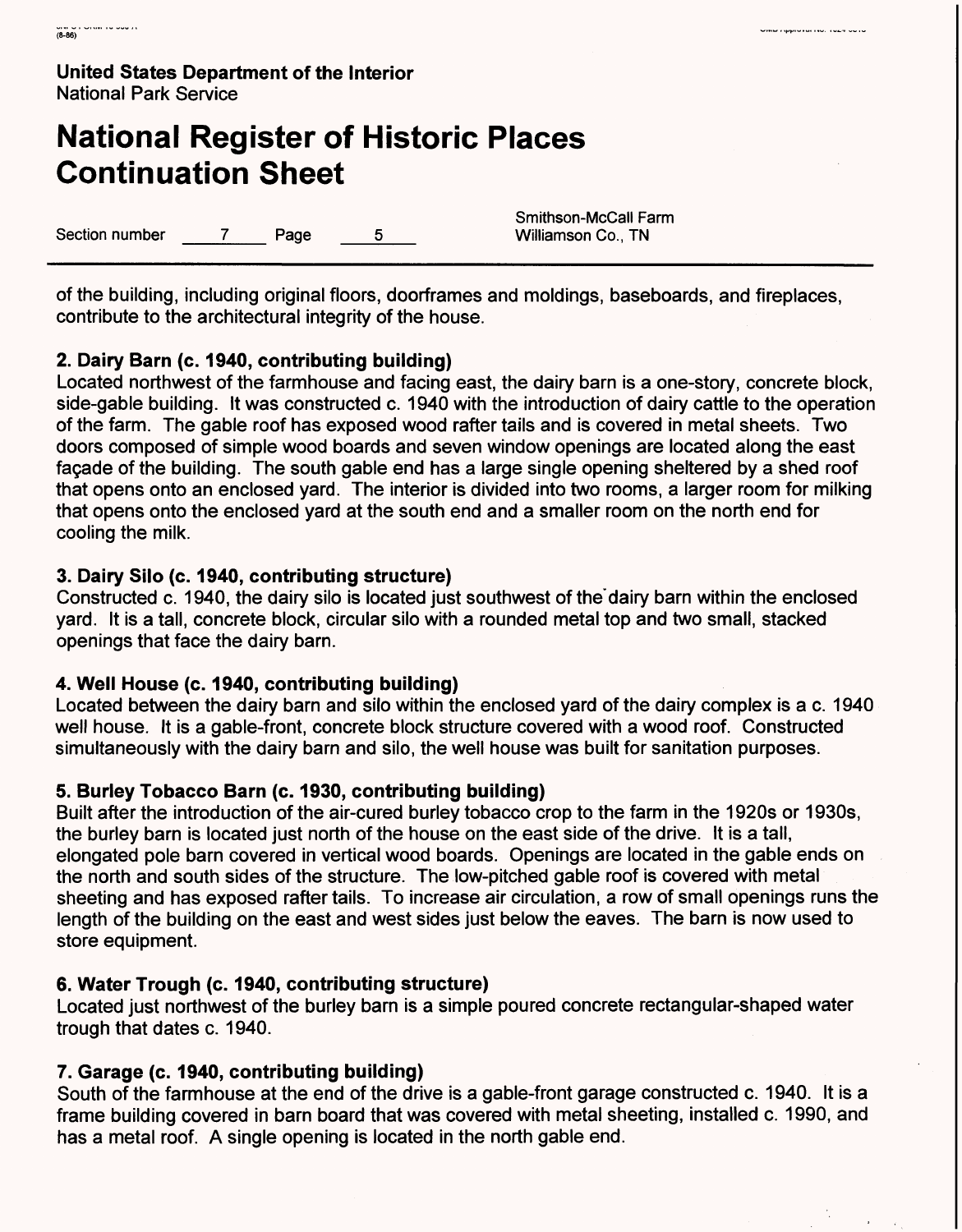# **National Register of Historic Places Continuation Sheet**

Section number 7 Page 6 6 Williamson Co., TN

Smithson-McCall Farm

## **8. Smokehouse (c. 1830, contributing building)**

The c. 1830 smokehouse dates to the construction of the original log farmhouse and is located to the east of the garage. It is a log, square-notched, gable-front structure set on rough-cut stones with a raised-seam metal roof. A lean-to shed roof supported by two wood posts is attached to the west side of the building. A small entrance door composed of simple vertical boards is located in the north gable end. Horizontal wood boards cover the gables. A modern one-over-one, doublehung window is in the south gable end.

### **9. Chicken Coop (c. 1920, contributing building)**

Set behind the garage and the well house is a c. 1920 chicken coop. It is an unadorned square building supported by wood posts and is covered in vertical wood boards. Its raised-seam metal roof slopes toward the rear of the structure. A small opening on the south side opens into a small chicken pen.

### **10. Ponds (c. 1940, 4 contributing structures)**

There are four man-made ponds on the Smithson-McCall Farm. Pond No. 1 is located in a hollow in the northeast section of the farm on the east side of the main drive. From the end of the drive, a farm road leads from a gate down a slope to Pond No. 2. These two ponds are easily visible along the main drive or from the farmhouse. Pond No. 3 is located in the west-central section of the farm and Pond No. 4 is toward the south of the property. Pond Nos. 3 and 4 are tucked away into the agricultural landscape of the Smithson-McCall Farm and are not readily visible from the drive or the farmhouse.

## **11. Agricultural Landscape (mid-19th century- c.1940, contributing site)**

The agricultural landscape of the Smithson-McCall Farm includes the fields, terraced pastures (to prevent soil erosion), tree lines, fences, gates, and farm roads throughout the property. Together with the individual components described above, these elements of the landscape are integral to the operation of a working farm. The fences and gates that enclose the numerous fields and pastures are composed of chain link, chicken wire, barbed wire, and wood and are maintained by the Fisher family. The dirt farm roads providing access to the fields and pastures throughout the property are also maintained by the family for their private use. These larger pieces are contributing elements of the agricultural landscape and the Smithson-McCall Farm.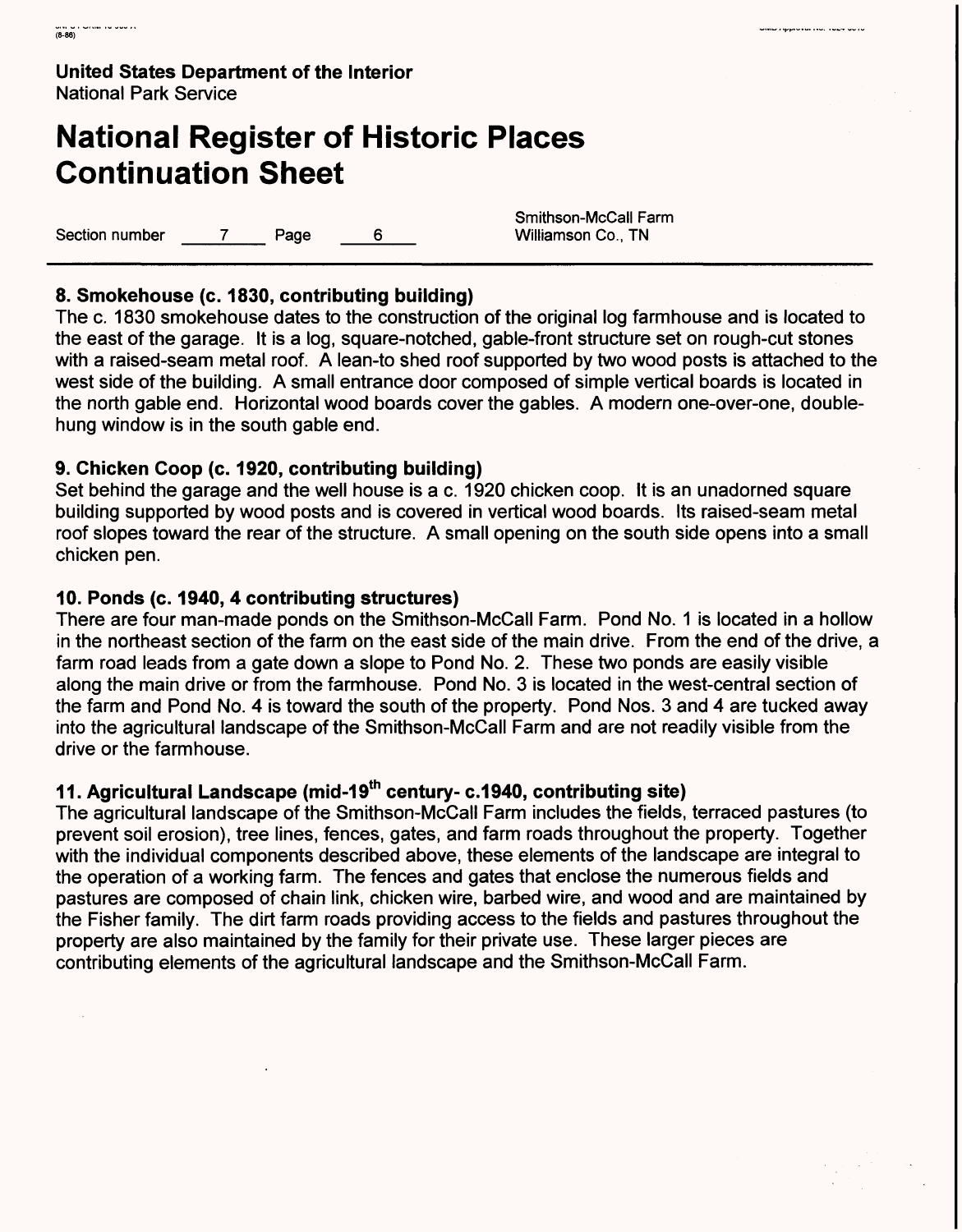# **National Register of Historic Places Continuation Sheet**

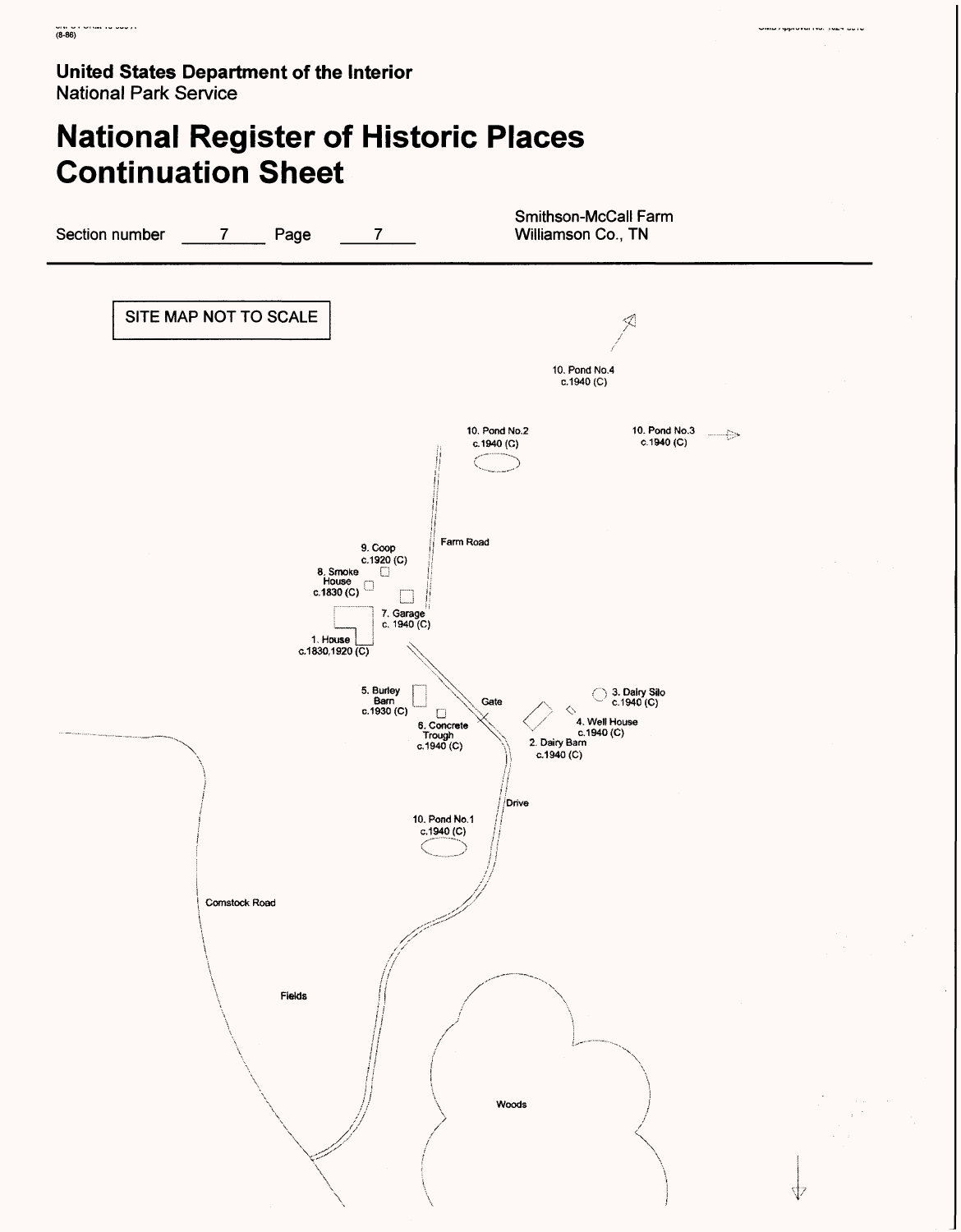## **National Register of Historic Places Continuation Sheet**

Section number 8 Page 8

Smithson-McCall Farm<br>Williamson Co., TN

### **8. Statement of Significance**

The Smithson-McCall Farm in the unincorporated Bethesda community of Williamson County, Tennessee, is eligible for listing in the National Register of Historic Places under Criterion A for its local significance in agriculture, especially in how the property documents the impact of the progressive agricultural movement of the early twentieth century on the operations and landscape of a middle-class family farm. It is also eligible under Criterion C as an architecturally significant group of buildings and structures, placed within an agricultural landscape of high integrity to the early decades of the twentieth century, that represents a good example of farmstead architecture in Middle Tennessee and that reflects the impact of the Progressive Farm movement of the early twentieth century. The property meets the registration requirements for agricultural and architectural significance for historic family farms in the Historic Family Farms in Middle Tennessee, 1780-1960 MPS.

#### Historical Background

The land's history dates to the early settlement era of Williamson County history. In 1788, Revolutionary war veteran Thomas Gillespie acquired a land grant for 4,000 acres along Flat Creek. Twenty years later, 528 acres of this initial grant was conveyed to his son, David Gillespie. In 1813, Samuel Henderson, Sr., purchased 125 acres from Gillespie's holdings. These 125 acres remain within the farm's boundaries today.<sup>2</sup>

In 1828, Samuel Henderson, Sr., died and conveyed the farm to Dr. Samuel Henderson, Jr., a locally prominent physician and community leader, and Lucy Henderson. Local Williamson County historians and Rick Warick of the Historic Preservation Foundation of Franklin and Williamson County date the core of the nominated farmhouse to c. 1830, although a patient search of the records cannot confirm this date. The section has hand-hewn logs, which gives some physical evidence to confirm the c. 1830 date. The property's smokehouse is also believed to date c. 1830.

The history of the Smithson-McCall family farm began in 1848, when Nancy Pettus Smithson acquired the first 125 acres in a purchase from Dr. Samuel Henderson. Shortly before the Civil War, in 1855, Nancy Smithson conveyed the property to her son Charles Smithson. Charles Smithson, born 1806, is credited with making the first frame additions to farmhouse c. 1860. Until his death in 1890, Smithson continued to farm this acreage, minus 43 acres he sold to his son Charles T. Smithson in 1873. In 1891, Charles T. Smithson inherited his father's land and the farm's original 125 acres was once again under one ownership. During Charles T. Smithson's

<sup>&</sup>lt;sup>2</sup> Warrant 508 to Thomas Gillespie (1788), Williamson County Archives, Franklin; Deed Book D, p. 38 (1813), Williamson County Archives. "Fisher Farm, Williamson County," Tennessee Century Farms Collection, MTSU Center for Historic Preservation.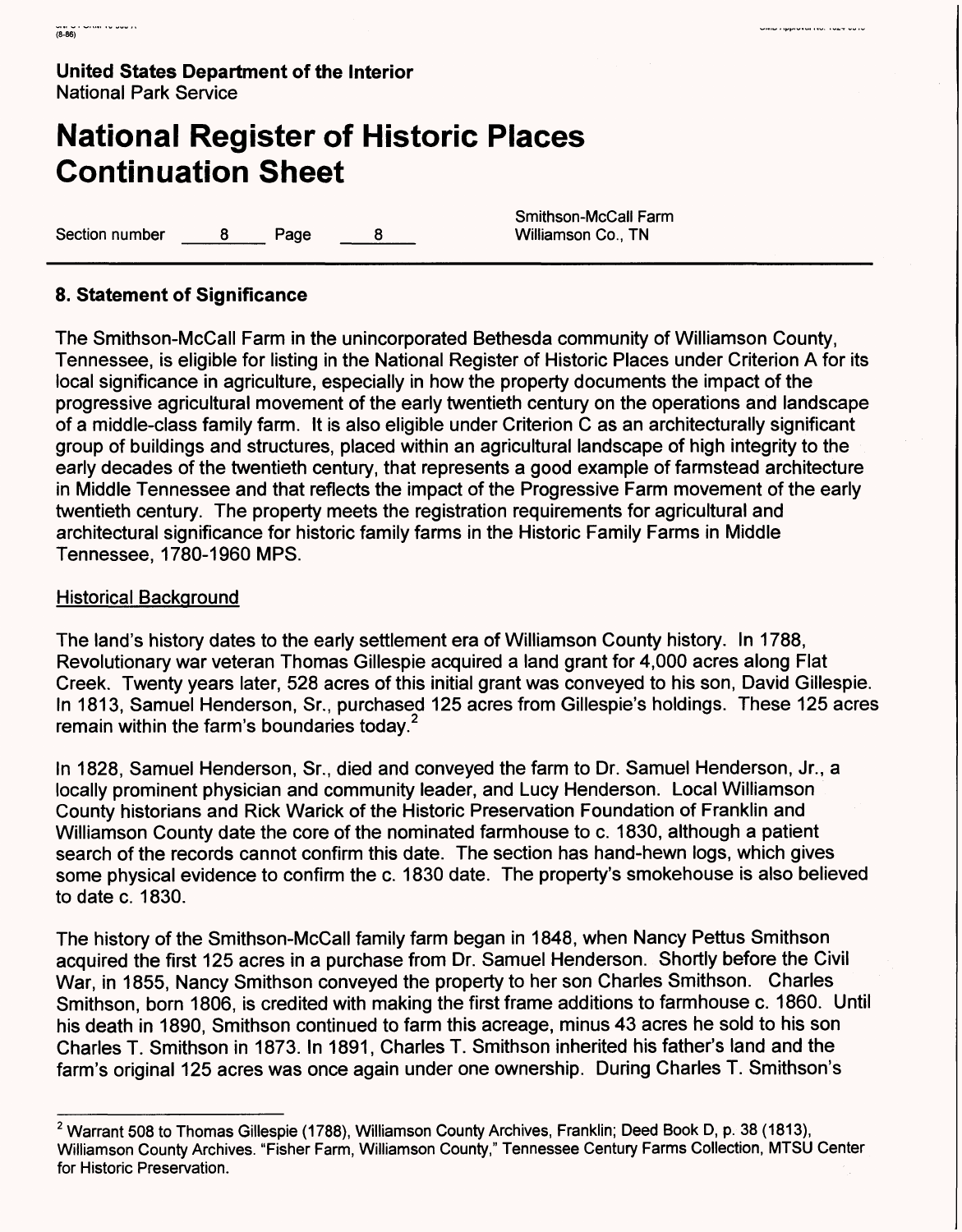# **National Register of Historic Places Continuation Sheet**

Section number  $\begin{array}{ccc} 8 & \text{Paqe} & \text{9} & \text{Williamson Co.} \end{array}$  TN

Smithson-McCall Farm

twenty-five years of operation, the farm more than doubled in size. The present acreage of 256 acres dates to the period of Charles T. Smithson's land purchases. <sup>3</sup>

### Progressive Farming and Expansion. 1915-1950

In 1915, with the death of Charles T. Smithson, 135 acres of the farm, including the domestic complex, passed to his daughter Alice Smithson McCall. Alice and her husband Andrew L. McCall made several improvements to the property, including a c. 1920 major expansion and renovation of the nineteenth century dwelling into a design characterized by a columned front porch. The McCalls in the 1920s established the farm's dairy business and its burley tobacco production. The dairy was called Happy Hills Farm and, in addition to burley tobacco, it specialized in Jersey cattle. Alice Smithson McCall also kept a chicken coop, which yielded eggs and chickens for market. Other agricultural products produced from 1920 to 1950 included beef cattle, sheep, wheat, and hay.

The McCalls transformed the historic farm into a model progressive farming operation in keeping with a significant statewide trend in those decades. Tennessee farms became more diversified than ever before. Beef cattle and dairy cattle, like at the Smithson-McCall Farm, became important contributors to the Middle Tennessee economy. The United States Department of Agriculture (USDA) built a demonstration dairy farm, emphasizing the production potential of Jersey cattle, outside of Lewisburg in neighboring Marshall County. Dairies flourished at large and small farms throughout the region. Productive dairies, like that of the McCalls, can be identified by the investment in c. 1940 dairy buildings, when new USDA standards forced families to either invest in new equipment to keep milk refrigerated until delivery and to maintain a clean environment for milking or leave the business. One important structure of note is the family's decision to build a concrete silo, which became the preferred way for families to storage large amounts of silage for their larger dairy herds.

Throughout this period of operation, the McCalls, like other progressive farm families, emphasized livestock more than row crops. New types of grass and hay, alfalfa and lespedeza in particular, were promoted by the agricultural experts as additional foodstuffs for livestock. The nominated property's pattern of open pastureland and ponds reflect this switch to an emphasis on livestock production. The ponds also reflect the ethos of New Deal-era soil conservation programs. The United States Soil Conservation Service preached the value of man-made ponds for livestock and for land renewal. Tennessee progressive farmers were measured by their willingness to practice soil conservation and modern farm management as well as their willingness to accept the advice of agricultural experts from the University of Tennessee extension service, the Farm Bureau Federation, and the Tennessee Valley Authority. With their concrete water trough, terraced

<sup>&</sup>lt;sup>3</sup> Deed Book T (1848), p. 64, Deed Book W (1855), p. 247, Williamson County Archives; "Fisher Farm," Tennessee Century Farms Collection.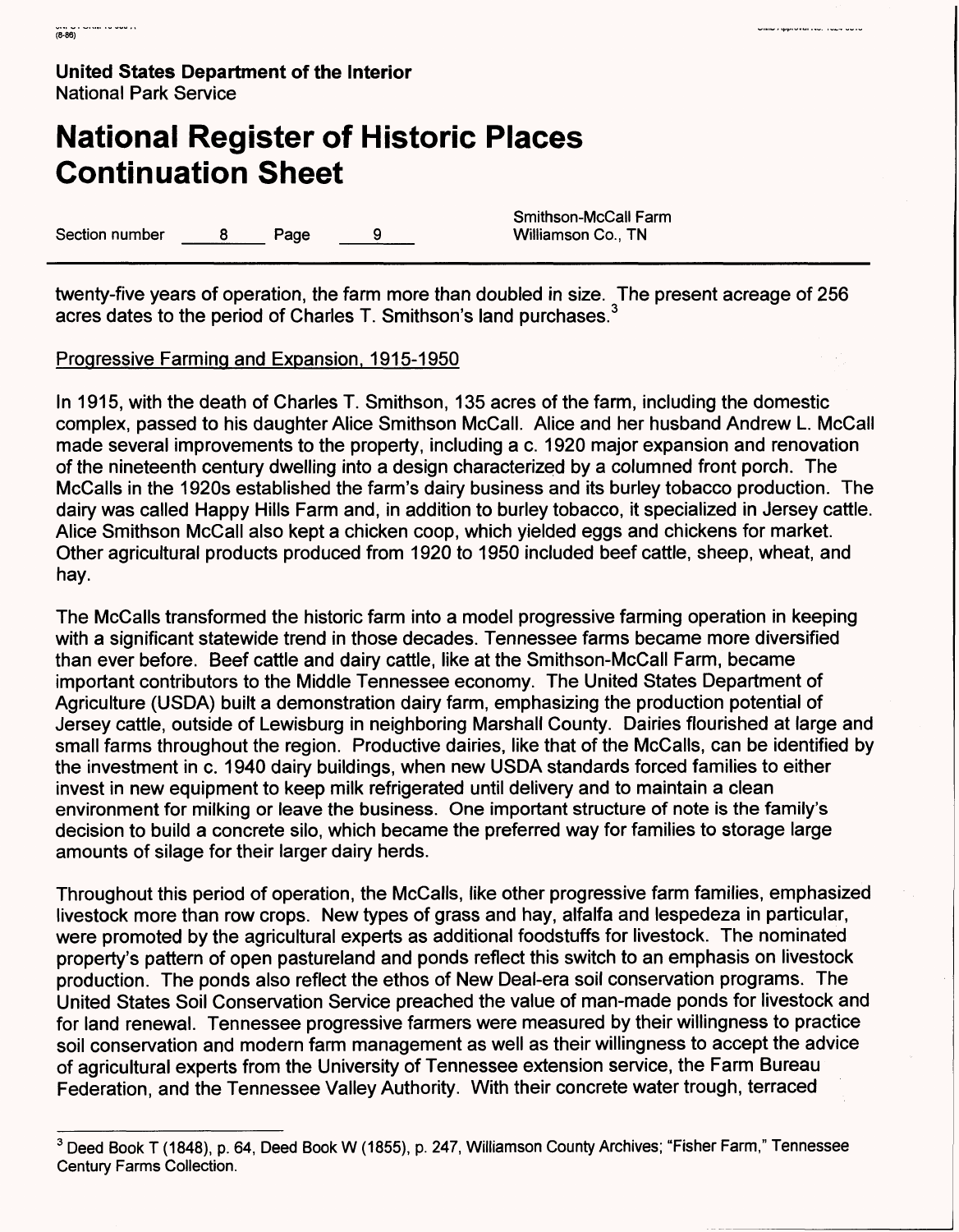# **National Register of Historic Places Continuation Sheet**

Section number  $\begin{array}{ccc} 8 & \text{Paqe} & \text{10} & \text{Williamson Co.} \end{array}$ 

Smithson-McCall Farm

pastures, ponds, and diversified production, the McCall farm is a good representative of how those various ideal farming practices actually translated into an individual farming operation.

The McCalls also introduced burley tobacco to the farm in the 1920s. The crop is a significant indicator of progressive agricultural practice from that era. The production of burley tobacco, began to expand in Tennessee after the establishment of the University of Tennessee's (UT) tobacco demonstration farm in Greeneville during the 1920s. The training there was carried to the best practices that local county extension agents made available to individual farmers, and in Middle Tennessee, the messages at the county level were further reinforced by the encouragement of burley tobacco production programs at the Middle Tennessee Experiment Station in nearby Spring Hill. Burley tobacco became the most important cash crop for many Middle Tennessee farms. The extant tobacco barn, in its vented exterior walls, low pitched gable roof, and its height where air circulation would be optimal, is a good example of the standardized designs provided by and encouraged by the UT Extension Service.

Even the renovation of the farmhouse c. 1920 mirrored the McCalls' commitment to progressive agriculture. The redesign of the kitchen, various room expansions, the use of more labor-saving devices, adding wallpaper, and keeping a neat, landscaped house yard, reflected progressive farming ideals. "In keeping with the standard home management project," historian Mary Hoffschwelle found in her study of rural Tennessee during the progressive era, extension "agents recorded new labor-saving devices and the number of kitchens rearranged for convenience."

Alice Smithson McCall died in 1936 and left the farm to her husband and her son, Herbert T. McCall. Both father and son were local community leaders. Andrew McCall served on the county commission as did his son Herbert. The younger McCall also was a teacher and principal at Flat Creek School and established a Boy Scout troop for local youth.

With its many extant buildings and structures from the progressive era of farming, along with the renovated farmhouse of the 1920s, the Smithson-McCall Farm is an excellent example of the progressive farming landscape and documents the appearance of a successful mid-twentieth century middle-class family farm. Agricultural practices at the farm also mirror major trends in twentieth century Tennessee agriculture, from the production of burley tobacco c. 1920, to the dairy industry of c. 1940, and to the more recent return in Middle Tennessee agriculture to a heavy reliance on livestock production (the owners began concentrating on sheep production c. 1990) and maintaining large open fields and pastures. The nominated property, with the number of

<sup>&</sup>lt;sup>4</sup> Mary S. Hoffschwelle, Rebuilding the Rural Southern Community: Reformers, Schools, and Homes in Tennessee, 1900-1930 (Knoxville: University of Tennessee Press, 1998), 123.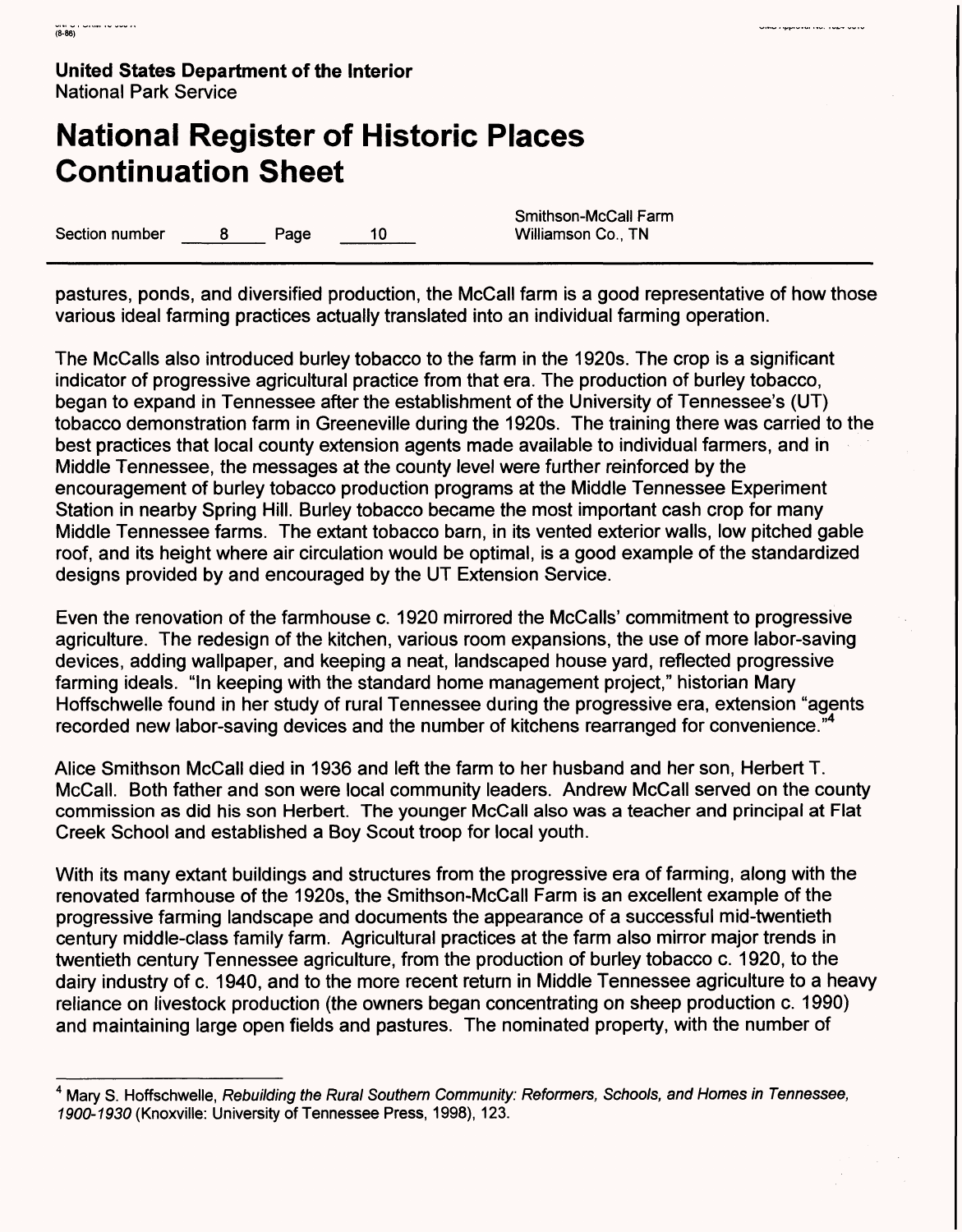## **National Register of Historic Places Continuation Sheet**

Section number 8 Page 11

Smithson-McCall Farm<br>Williamson Co., TN

extant structures and its architectural integrity is also significant as a representative example of a Williamson County progressive farm from the mid-twentieth century.

In 2002, the owners conveyed a conservation easement for the farm's 256 acres to the Land Trust of Tennessee.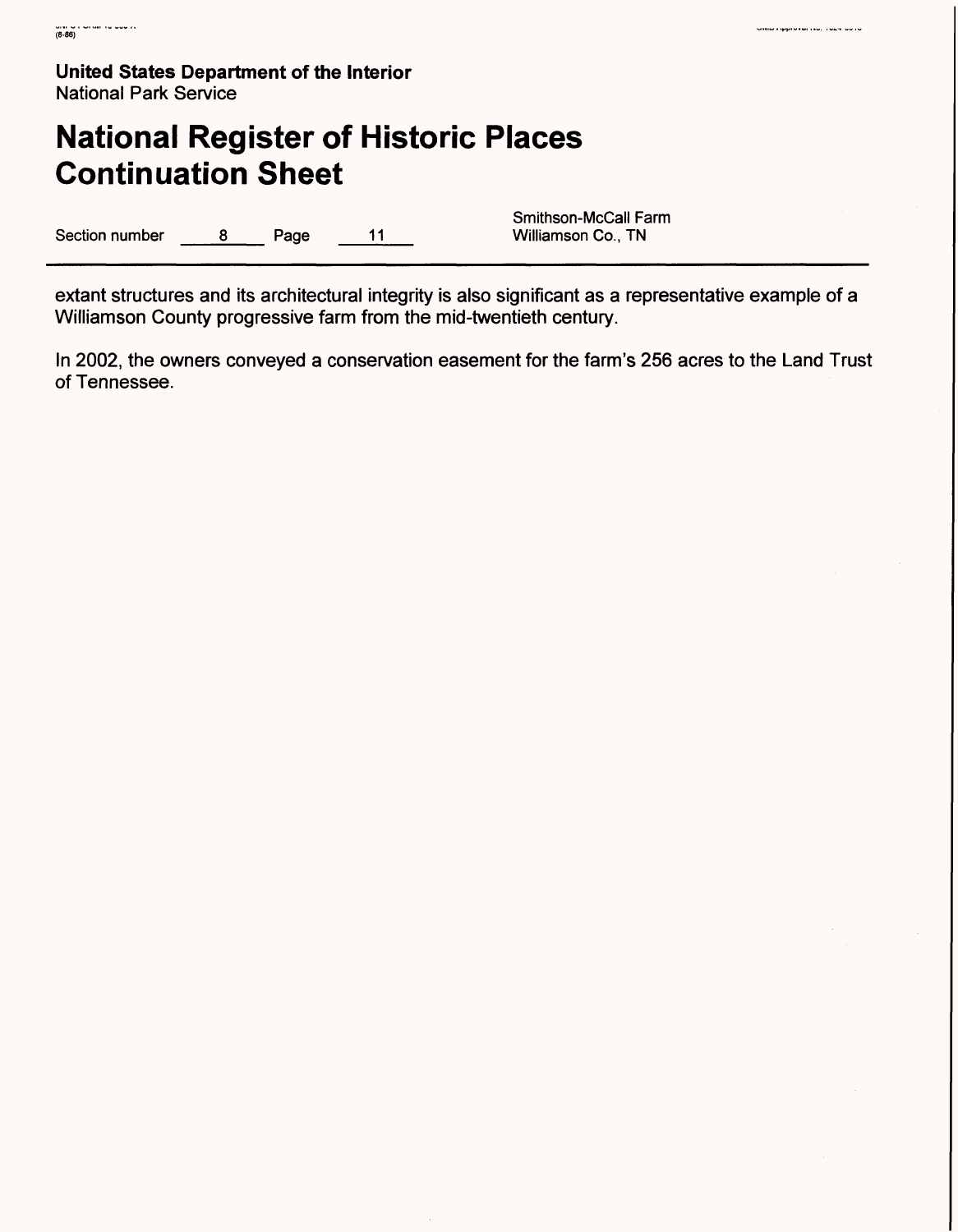## **National Register of Historic Places Continuation Sheet**

Section number 9 Page 12 Williamson Co., TN

Smithson-McCall Farm

### **9. Major Bibliographical References**

"Bag End Farm Historical Material." Land Trust of Tennessee. Nashville, TN.

- "Bag End Farm, Williamson County." Tennessee Century Farms Collection. MTSU Center for Historic Preservation, Murfreesboro, TN.
- Chavez, Kathrin. "Farm owners join neighbor in preservation effort." Williamson A. M. May 15, 2002.
- Hoffschwelle, Mary S. Rebuilding the Rural Southern Community: Reformers, Schools, and Homes in Tennessee, 1900-1930. Knoxville: University of Tennessee Press, 1998.
- Wallace, Ernie C., et. al., compls. Flat Creek: Its Land and its People. Columbia, TN: private, 1986.

Williamson County Deed Books, Williamson County Archives. Franklin, TN.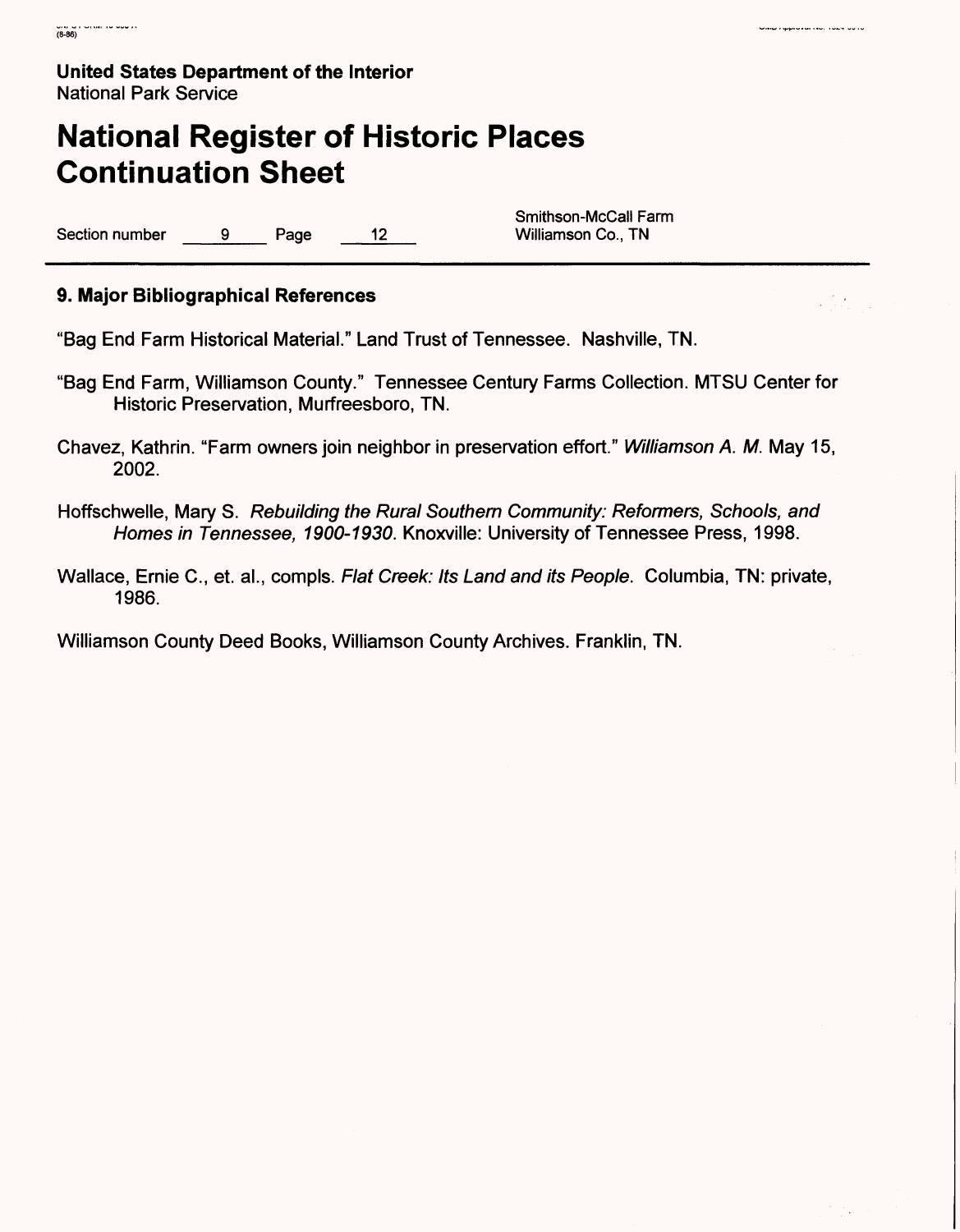## **National Register of Historic Places Continuation Sheet**

Section number 10 Page 13 Williamson Co., TN

Smithson-McCall Farm

### **10. Geographical Data**

Verbal Boundary Description and Justification

The Smithson-McCall Farm is located at 6779 Comstock Road in College Grove, Tennessee, and comprises lots 4.00 and 4.02 of Williamson County Tax Map 172. The nominated 256.3 +acres contains all of the historic property associated with the Smithson-McCall Farm.

The map scale of  $1" = 900'$  is the only scale map available for this part of the county.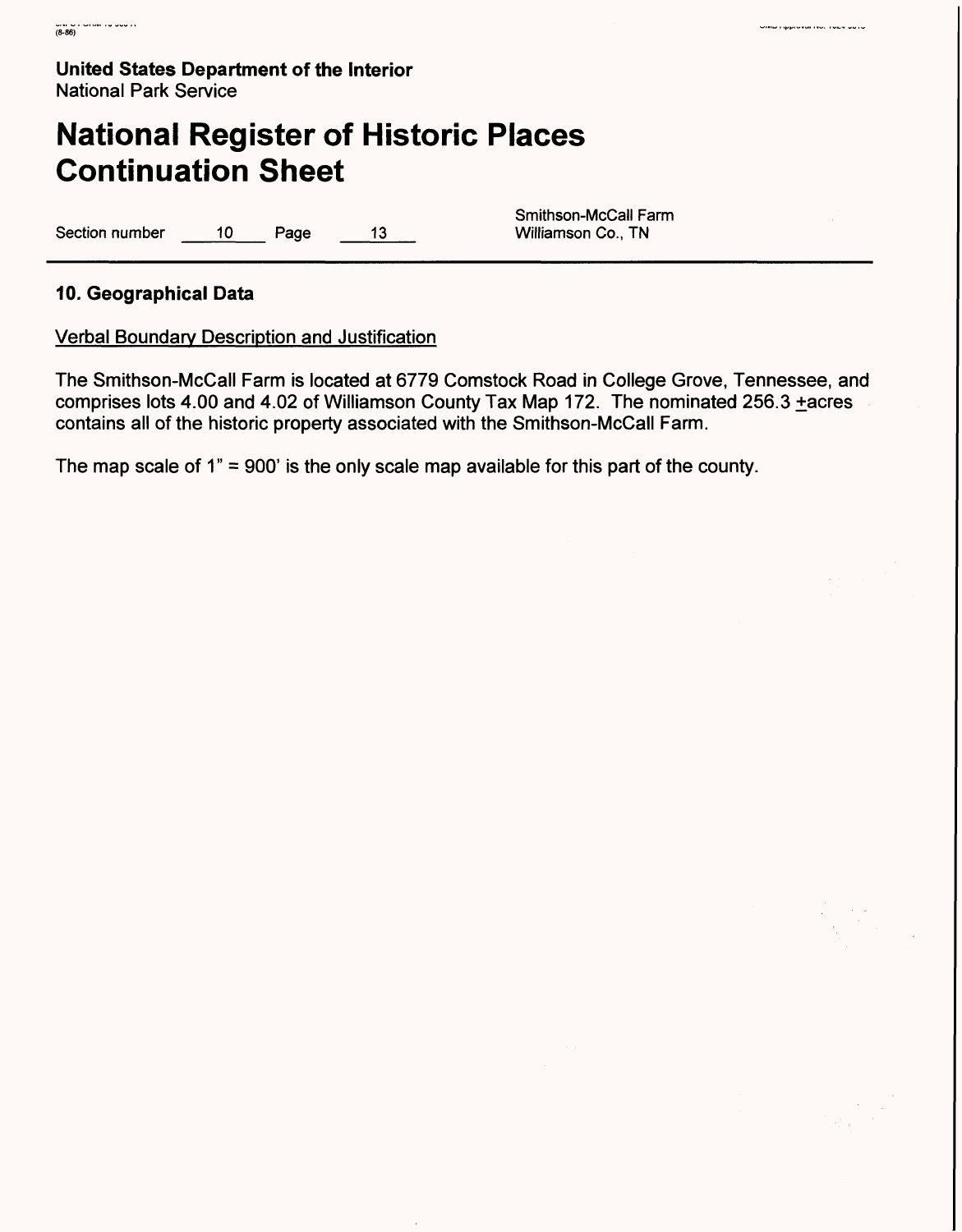# **National Register of Historic Places Continuation Sheet**



.<br>Stephand Hollow Your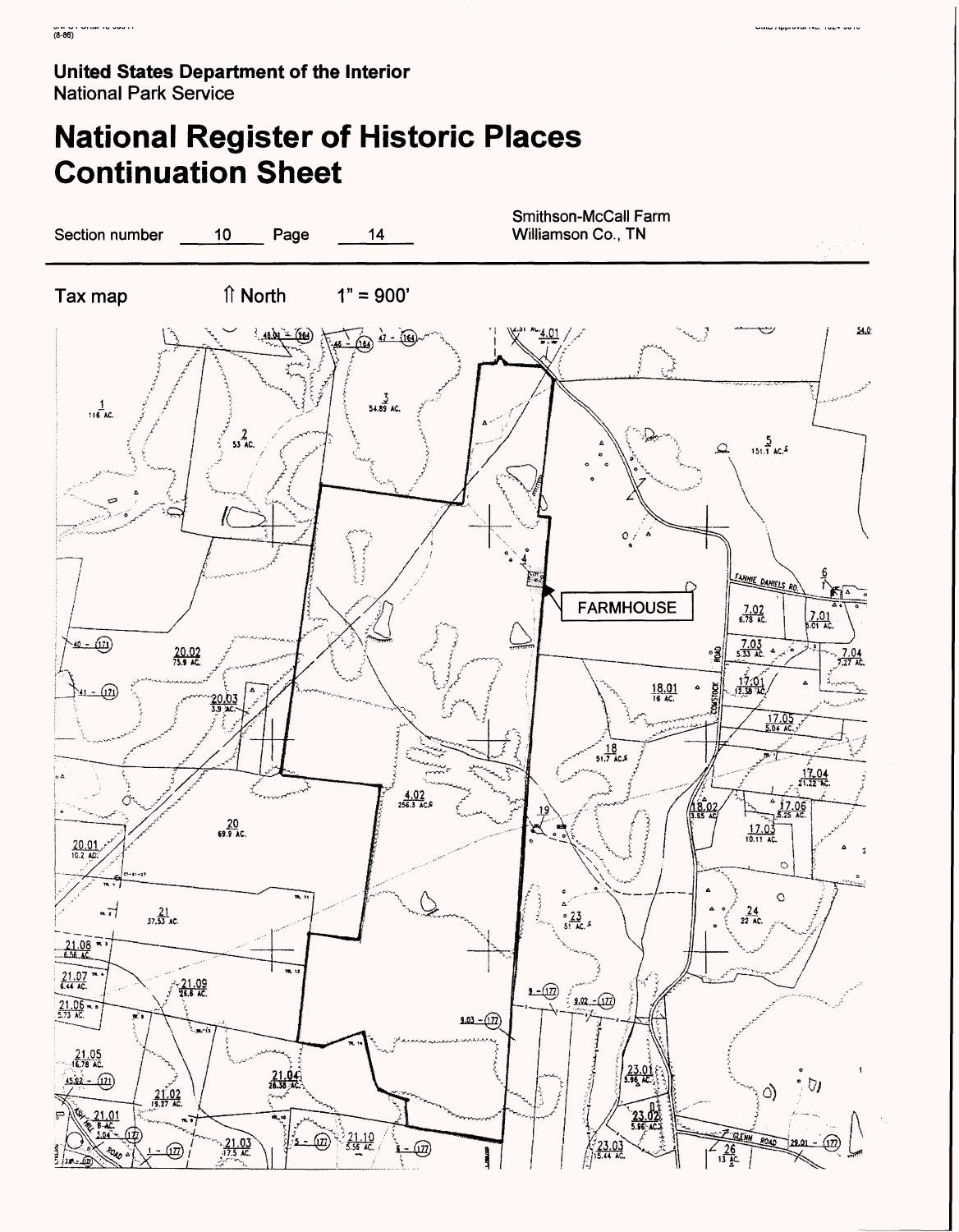## **National Register of Historic Places Continuation Sheet**

Section number Photos Page 15 Williamson Co., TN

Smithson-McCall Farm

### **Photographs**

Photos by: Carroll Van West MTSU Center for Historic Preservation Negatives: Tennessee Historical Commission Date: 2005

Farmhouse, west facade, facing southeast 1 of 37

Farmhouse west facade, facing north-northeast 2 of 37

Farmhouse west facade, entrance, facing east 3 of 37

Farmhouse, east and north elevations, facing southwest 4 of 37

Farmhouse, south elevation, facing north 5 of 37

Farmhouse, east elevation, facing west 6 of 37

Farmhouse, north elevation, facing south 7 of 37

Detail of log pen taken underneath foundation of house, facing north 8 of 37

Central hall, facing west 9 of 37

Central hall, facing east 10 of 37

Hallway staircase, facing northeast 11 of 37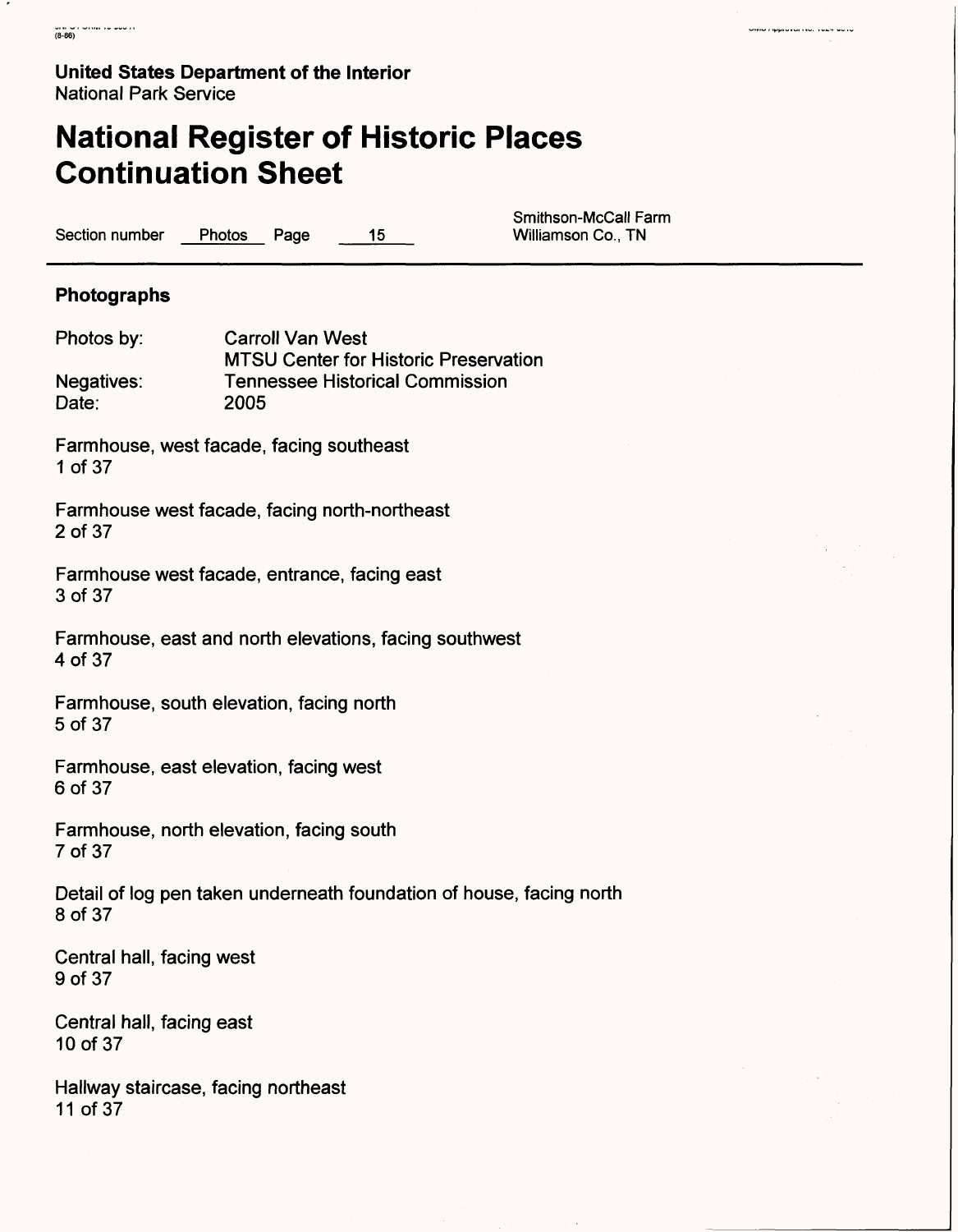# **National Register of Historic Places Continuation Sheet**

Section number Photos Page 16

Smithson-McCall Farm<br>Williamson Co., TN

Staircase, from second floor, facing east 12 of 37

South Parlor, facing east 13 of 37

Den, facing west 14 of 37

East elevation porch 15 of 37

North elevation porch 16 of 37

1<sup>st</sup> floor bedroom 17 of 37

South elevation porch 18 of 37

Modern kitchen, facing east 19 of 37

Bathroom, facing north 20 of 37

Chicken coop, facing northwest 21 of 37

Smokehouse, facing southeast 22 of 37

Garage, facing south 23 of 37

Smokehouse, facing west 24 of 37

Garage and roadbed, facing south 25 of 37

.<br>Alian dia kaominina mpikambana kaominina mpikambana amin'ny fivondronan-kaominin'i Amerika ary ara-daharan'i A